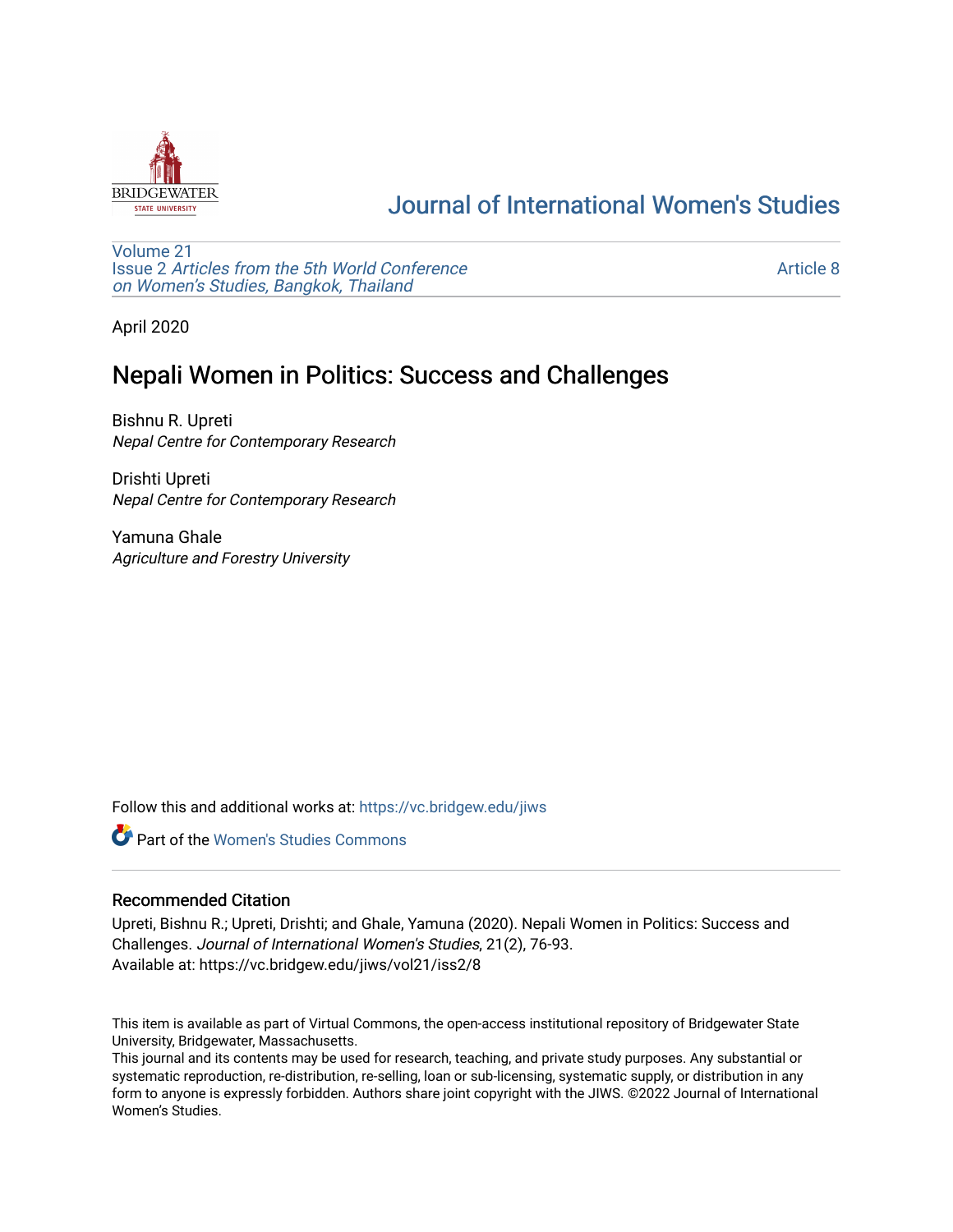#### Upreti et al.: Nepali Women in Politics: Success and Challenges

This journal and its contents may be used for research, teaching and private study purposes. Any substantial or systematic reproduction, re-distribution, re-selling, loan or sub-licensing, systematic supply or distribution in any form to anyone is expressly forbidden. ©2020 Journal of International Women's Studies.

#### **Nepali Women in Politics: Success and Challenges**

By Bishnu Raj Upreti<sup>[1](#page-1-0)</sup>, Drishti Upreti<sup>[2](#page-1-1)</sup>, Yamuna Ghale<sup>[3](#page-1-2)</sup>

#### **Abstract**

This paper is based on an extensive three-year research project employing qualitative methods. In this paper we will discuss women's struggle for equality in Nepal, their current successes in the political process, and remaining underlying challenges. The aim of this paper is to share with a wider audience that establishing equality and equity is hard but not impossible if and when constant efforts are made in a concerted way by bringing all likeminded people (men and women, politicians and parliamentarians), together. Nepal has been undergoing tremendous socio-political transformations over the past two decades, from civil war to negotiated peace, unitary to federal and monarchical government, and ultimately to the current republican political system, where the role of women is eminent. Historically, despite unfavourable circumstances, Nepali women have established themselves as key actors of socio-political changes. Under the leadership of Yogmaya Neupane (1860-1941), Nepali women began their struggle during the Rana Regime and advanced since the 1950s, by engaging both in popular peaceful political movements to armed insurgency and parliamentary competition with their male political counterparts. As a result, the new constitution of Nepal in 2015, ensured 33 % of seats, guaranteed to the parliaments and all other government positions as well as provision of male-female alternate seat provisions in the highest positions such as President and Vice President, Chief and Deputy Chief of Parliament (in both upper and lower houses), Mayor and Deputy Mayor where two of one must be female. Further, it has ensured inclusive provisions in all state structures. As a result, from the national and local elections of 2017-18, women have come to occupy 41.8% of political positions across the country. One of the key factors to ensure higher and meaningful participation of women in politics were these favourable electoral provisions. We found that despite numerous challenges that women face in political and electoral processes, they have demonstrated success in achieving higher participation in political positions. However, what has been achieved so far is not enough and continued concerted action among all actors is essential.

*Keywords:* Nepal civil war, women in government, socio-political processes, parliament, qualitative methods,

#### **Women's struggles for political reform**

Nepal, a landlocked country and officially a Federal Democratic Republic at present, sits on its rugged terrain and topography of high mountains in the north and fertile flat plains in the Terai along the southern slopes between two Asian giants, India and China. The country, whose current population stands at 29.8 million (UN, 2019), had been reeling under the prolonged autocratic rule of the Ranas for over 104 years. It was during the period of decolonization of South

<span id="page-1-0"></span><sup>1</sup> Research Director, Nepal Centre for Contemporary Research (NCCR), Kathmandu, Nepal

<span id="page-1-1"></span><sup>2</sup> Research Officer, Nepal Centre for Contemporary Research (NCCR), Kathmandu, Nepal

<span id="page-1-2"></span><sup>3</sup> PhD Student, Agriculture and Forestry University (AFU), Chitwan, Nepal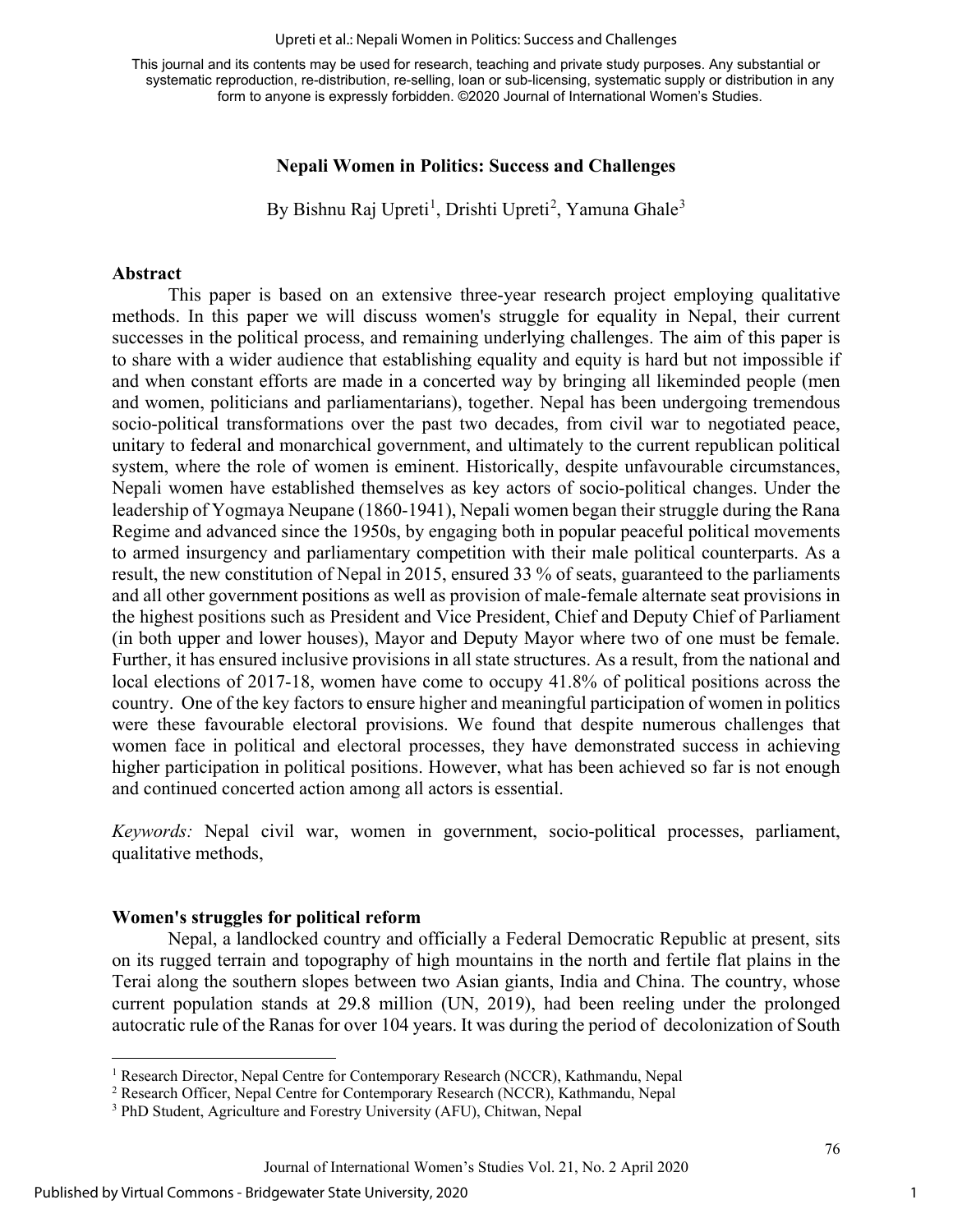Asia and the departure of the British from India, that the Rana oligarchy came to an end (Einsiedel, Malone, & Pradhan, 2012) in 1951 (Sharma, 2006). Nepal thus entered into a series of unstable democratic experiments, with prevalent political instabilities. The monarchy of King Tribhuvan announced an interim government and an interim constitution for a period up to the election of Parliament in 1959, in which the Nepali Congress Party (NCP) won with a two-thirds majority. In early 1961, the then King Mahendra dissolved the first elected two-thirds majority government of the NCP and altogether banned all political parties in order to take absolute monarchical power into his own hands (Gurung, 2011) to form a unitary top-down, centralized, monarchical state referred to as the *"Panchayat System"* (Khadka, 1986).

The struggle of women for equality and political participation goes back more than a century, during these periods of political instability. Nepali women's engagement in social, economic, and political freedoms have not been properly documented. In line with this observation, referring to Thapa (2012), Dhungana (2014) argues that the history of women's struggle for their freedoms is not well documented in Nepal because men were the writers of history (Dhungana, 2014). Thapa (2012) argues that many women such as Ambalika Devi, Lok Priya Devi, Chandrakala Devi, Mangaladevi, and Divya Koirala among many others, have contributed to Nepali literature, art, and politics but very few have been included in the narratives of official records (Thapa, 2012).

Historically, for example, Queen Rajendra Laxmi led a process to unify Nepal; Mrs. Kamala Kunwar (the wife of the warrior Balabhadra Kunwar) participated in the Nalapani Fort battle<sup>[4](#page-2-0)</sup> in the Anglo-Nepal war in 1814-16. Dhungana (Dhungana, 2014, p. 46) referring to (Onta, 1996) indicates that there were the dead bodies of women inside the Nalapani Fort where Nepali fought against the British Army, indicating that Nepali women fought against the attempted British invasion.

The direct engagement of, and confrontation with the ruling elite for the rights of women began with Mrs. Yogmaya Neupane (1867-1941), born at Simle, Bhojpur, and Eastern Hill of Nepal. Neupane organized and lead protests against discriminatory practices demanding *Dharma Rajya* (meaning "good governance" in the religious state of the time); she demanded respect for and the social and political participation of women (Lotter, 2017). Under the leadership of Yogmaya Neupane, Nepali women began fighting against suppression and discrimination of women. Dhungana referring to Sangraula (May 4, 2011) highlights that that Yogmaya gave voice to the voiceless, including women, lower castes, and the marginalized at a time when the country cowered under the Rana rulers. She was a true revolutionary marrying three times during a time when widow marriage was treated as an unpardonable offense by the rulers. Yogmaya submitted petitions to Prime Ministers Bir Shumsher, Chandra Shumsher and Juddha Shumsher for demanding alms and *dharma-rajya* (Hutt, 2013; Rana, 2011). The Prime Minister Juddha Shumsher assured her that her demands would be met, but they were not. Hence, Yogmaya and her 204 followers made plans for mass immolation in order to put the weight of the deaths on the ruler's conscience. But before they were able to commit immolation, Yogmaya and her followers were arrested and jailed in Dhankuta and Bhojpur. Yogmaya became the first woman in the country to obtain a jail sentence for her political beliefs. Yogmaya was released four months later. As the rulers did not make any reforms, Yogmaya and her 67 followers hurled themselves into a swollen

<span id="page-2-0"></span><sup>4</sup> Nalapani was a fort where there was a battle between Nepali soldiers and the British Army of Colonial British India.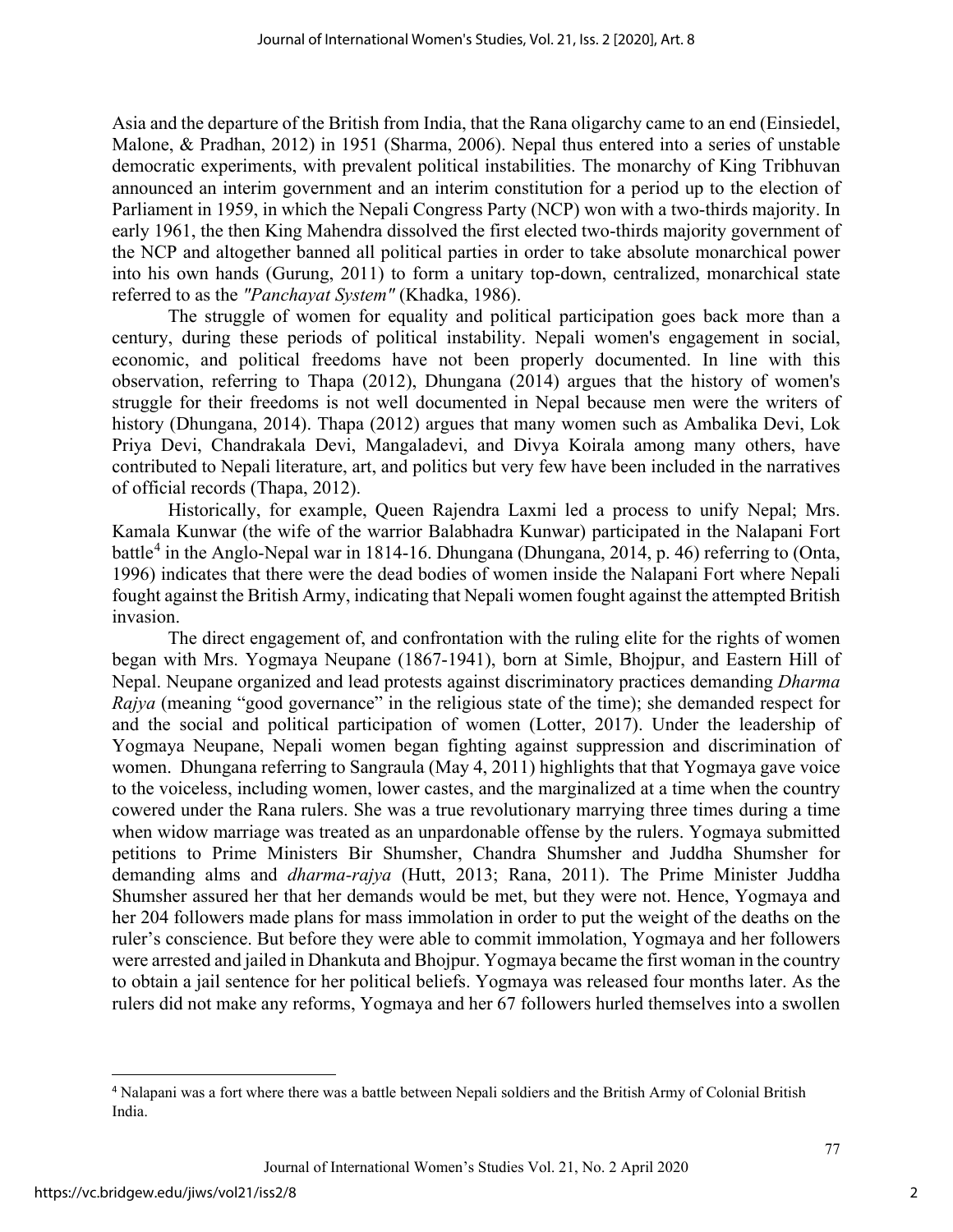Arun River in their final act of rebellion<sup>[5](#page-3-0)</sup> on 14 July 1941 and they all perished<sup>[6](#page-3-1)</sup> (Dhungana, 2014; Sangraula, 2011; Aziz, 2001).

The women's movement was further advanced with the support of educational and political organizations. Another woman reformer, Yogmaya Koirala created the first organization of women called the 'Women's Committee' in 1974 (Shrestha, 2011). Prior to that, Chandrakanta Malla had established the Padma Kanya School in 1945 to provide opportunities for girls to become educated. As well, Rebenta Kumari Acharya established the women's organization, Aadarsha Mahila Sangh in 1945 (Thapa, 2008). Further, women leaders had established several women's political organizations. For example, Mangala Devi Singh created Nepal Women Associations: Punya Prava Devi Dhungana created the 'All Nepal Women's Association' in 1947 Kamal Rana created the Women's Volunteer Services in 1952 and Rohini Shah established Birangana Dal, or The Association of Brave Women (Dhungana, 2014). Through these formal organizations, Nepali women were able to influence policy to some degree and acquire some legal rights. These included 'equality before law', enshrined in the Nepal Government Act-2004 B.S., and later was recognized in the 1950 Constitution (Neupane, 2004). Further, the Nepali Congress Party mobilized female college students for political purposes. Women students such as Kamaksha Devi Rana, Hira Devi Tuladhar (Yemi), Ram Maya, Sadhana Pradhan Adhikari, Sahana Pradhan and many others became very active and even started to protest by showing black flags to King Mahendra in 1961 as political dissent (Shah, 2004, p. 113). During the autocratic Panchayat political system too, Nepali women were actively engaged in fighting for their rights (Upreti, Adhikari, Shivakoti, & Kolas, 2018).

Although under the direct rule of King Mahendra major reforms were established in infrastructure development—ranging from health, education, communication, agriculture, road networks and transportation—failure to gain the public trust, repeated corruption scandals of officials, bans on political parties, and suppression of opposition voices all weakened his legitimacy. This corruption led to democratic protests and opposition to end 30 years of unitary rule by the Panchayat Regime, protests in which the role of women was equally important as of men (Pandey, 2019; Upreti et al. 2018). In the 1990s, a mass movement against the Panchayat system was jointly called by the NCP and alliance of the leftist parties, popularly known as *Jan Andolan* One (Hachhethu & Gellner, 2010). This movement was led by Ganesh Man Singh along with other senior leaders of the NCP and Communist Parties for the restoration of a multi-party system. Women leaders such as Sahana Pradhan and Sailaja Acharya, among others played crucial roles in restoring the multi-party system in 1990 in Nepal (Pandey, 2019).

#### **Armed conflict, the peace agreement, and women's engagement**

Developing countries are often prone to civil unrest in comparison to developed countries, because of high poverty rates and inequality, pervasive gender-based discrimination, high unemployment, poor governance, and frequent changes in government (Upreti, 2009; Sharma, 2006). On these grounds, the Communist Party of Nepal (Maoist) [CPN (Maoist)] at the time initiated an armed insurrection in February, 1996 (Yami, 2007). The insurgency created huge destruction: according to the Ministry of Peace and Reconstruction*, 17886 people were killed, 1530 were disappeared, 79571 persons were displaced, 3142 persons were abducted, 8935* 

<sup>5</sup> <https://www.peacewomen.org/content/nepal-yogmaya-neupane-nepals-first-female-revolutionary>

<span id="page-3-1"></span><span id="page-3-0"></span><sup>&</sup>lt;sup>6</sup> Their sacrifice had a long-term impact as this case was the foundation for women's organized efforts for their liberation movement.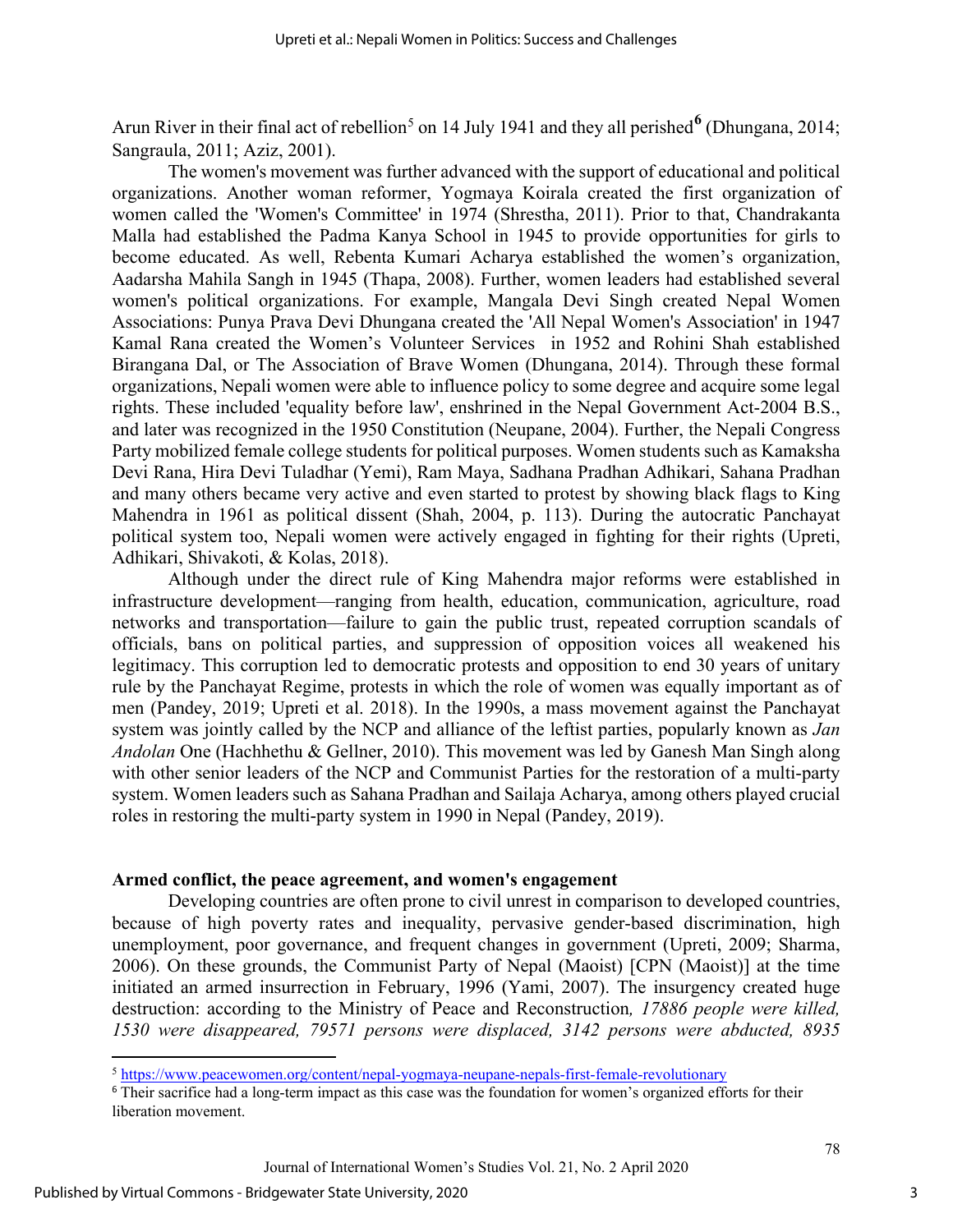*persons were disabled, 9000 women became widows, 620 children became orphans, and the property of 17484 people was damaged, causing the country multi-billion in economic losses*" (Upreti et al. 2018: P78). With pressure on all areas of life for the Nepali people, the government and the CPN (Maoist) came to sign a Comprehensive Peace Agreement (CPA) on 21 November 2006 (Upreti, 2009). Consequently, with the promulgation of the new Constitution in September of 2015, the country entered into a Federal Democratic Republic with 7 Provinces and 753 local governments, in which 41% were women, elected at all levels of the new government.

#### **The People's Movement I (1990) and the role of women**

The People's Democratic Movement, also known as or *Jana Andolan I* (1990) restored democracy and overthrew 39 years of the "party-less Panchayat system" (Srivastava & Sharma, 2010). This Movement, an alliance of the banned political parties who were against the Panchayat regime, led to street protests and violence between February and April of 1990 where the riot police attempted and failed to control the masses (Thapa, 1999). Wide sections of Nepali society students and teachers, academicians, journalists, intellectuals, farmers, business persons, actors, poets and even bureaucrats—participated in the People's Movement with women playing a central role among these groups. Consequently, the King was required to compromise. Finally, he declared the restoration of multiparty democracy (which was snatched by his father in 1961) with a constitutional monarchy. Women had played a crucial role in the protests and demonstrations; several women even became martyrs. Ms. Sahana Pradhan had represented women on the team of negotiators from the side of Democratic Movement, to pressure the King to restore multi-party democracy. They convinced the King to renounce his powers, vesting the sovereignty in the people. He also formed an interim government in which Ms. Pradhan became a senior member of the 7-member cabinet (Pfaff-Czarnecka, 2005).

The central reasons for widespread participation in the street protest of the 1990s People's Movement, were a combination of the country's underdevelopment, gender discrimination, income inequality, regional disparity, ethnic and caste discrimination, and suppression of the voice of the opposition, and the ban on political parties (Khanal, 2007). Once the King agreed to rewrite a new constitution, a constitution drafting committee was formed with representatives of the King and the alliance of political parties. Thus, a new constitution emerged, with more democratic rights and more opportunities for women in politics (Thapa, 1999).

In 1991, as per the provision of the 1990 Constitution, general elections were held under the newly reintroduced multi-party, political system in 1990. The 1990 Constitution of the Kingdom of Nepal required that at least five % of the candidates of the parties must be women, in the election of the Lower House of the Parliament (Mahato, Paudyal and Baruah, 2019). This provision facilitated women's participation in politics but the mindset of the male decision makers in all political parties restricted to create conducive space for women.

#### **The Peoples' Movement II (2006) and women's roles**

The monarchy came to end, because of the swell of resistance—including an outpouring of popular street protests in which women also played a central part—to the King's unconstitutional actions, taking complete power by arresting political parties which he branded as corrupt; failing to govern the country, suppressing the media and civil rights activists, and labeling the CPN (Maoists) as terrorists (with the hope—unfulfilled—that international powers would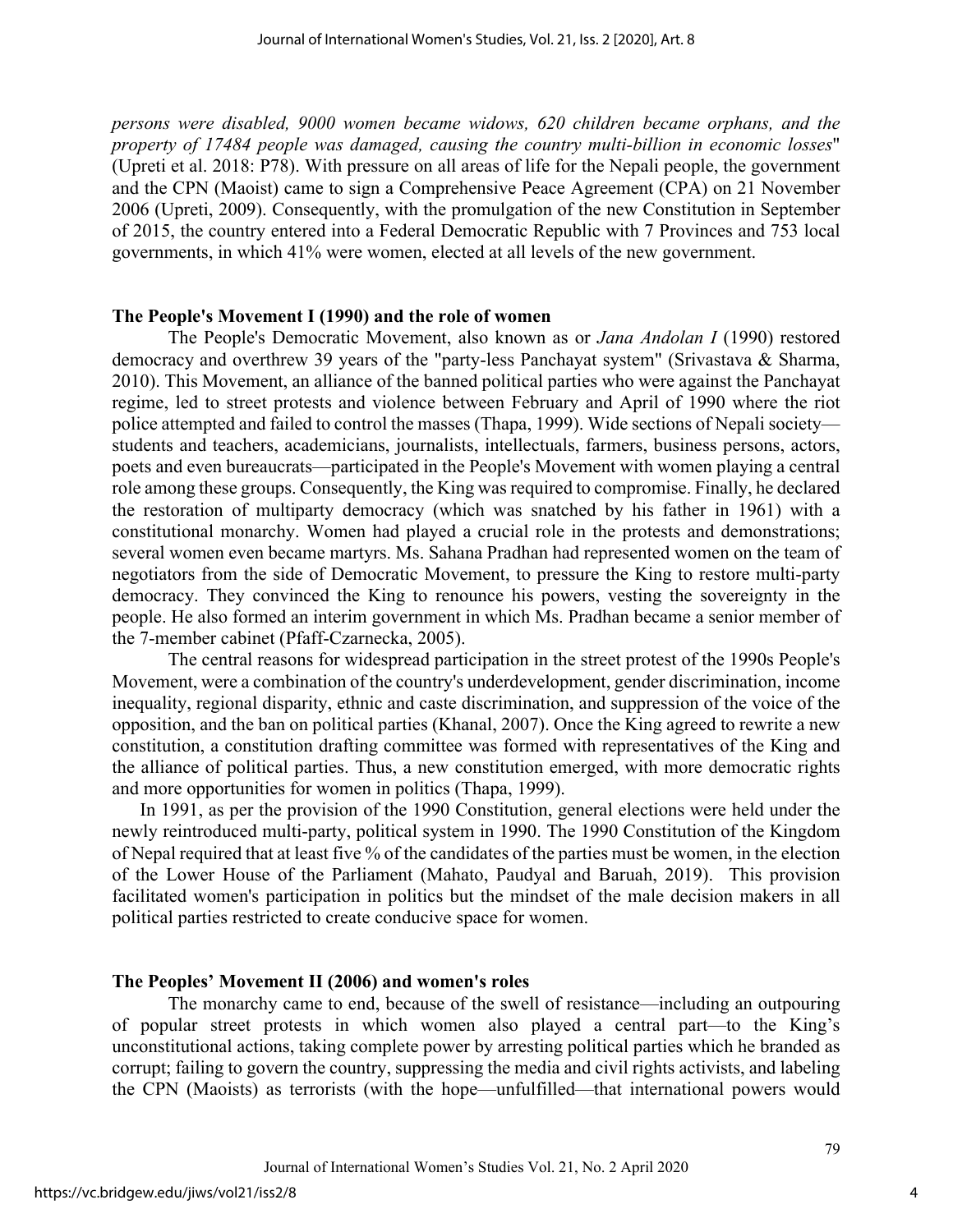support him (Upreti, 2009). Consequently, the seven political parties formed an alliance, popularly known as the Seven-Party Alliance or SPA, engaging with the Maoists to fight against the direct rule of the King. Hence, the tripartite conflict (among the democratic political parties, the King and the Maoists) was reduced to binary conflict between the King and the combined forces of the banned Maoists and the SPA. The SPA then called for a protest against the King's takeover, strongly backed by the CPN. Consequently, nearly half of the population of the country poured into the streets to protest. The King mobilized the military, but he was not able to control the mass protests spreading across the country, and ultimately, he had to surrender. The SPA formed an interim government and began peace talks with the CPN. They agreed to a different reform agenda including the abolition of the monarchy, and the Compressive Peace Agreement (CPA) was signed on 21 November 2019. The Constituent Assembly (CA) Election was then held on the  $10<sup>th</sup>$  of April 2008. At the first meeting of the elected CA, they abolished the monarchy and declared Nepal as a Federal State on 28<sup>th</sup> May 2008.

Holding to their three core demands in the formation of an interim government, an elected Constituent Assembly and a Republican State, the CPM and the government called for a joint ceasefire in August 2001 (Murthy, 2003). Following the failure of the second peace talks during the end of 2001, violent attacks by the CPN at an army barrack led to major death tolls (Upreti, 2009) after which a State of Emergency was called. Now, the CPM were regarded as the "terrorists" (Murthy, 2003). In June 2001, after the tragic royal massacre occurred the new King Gyanendra (the brother of the late King Birendra) had attempted to impose an authoritarian system in 2002 by dissolving the Parliament and installing his puppet government (Khatiwada, 2014). The political parties were in constant opposition, and as tension between the political parties and the King mounted, the King took power on 1 February 2005. Then, the situation completely changed: the seven major parliamentary parties formed an alliance known as the Seven-Party Alliance (SPA). Leaders of the SPA with India's involvement, signed a 12-point understanding with the CPM, laying down the conditions of collaboration (the end of autocratic monarchy; the end of armed conflict; major political and social reforms) finally laying a solid foundation for the nationwide People's Movement II in 2006 (Upreti & Sapkota, 2017). This movement forced the King to reinstate the dissolved Parliament (as he had done previously) and return political power to the democratic parties. This was the basis for CPA, which officially ended the decade-long armed conflict (Bhattarai-Ghimire & Upreti, 2008). In the People's Movement II, the role of women was also crucially important (Pandey, 2019; Upreti et. al., 2018).

#### *Women's Participation Mandated by the Interim Constitution*

The Maoists and the SPA jointly agreed on the 2007 Interim Constitution which provided for 601 CA members, with a mixed electoral system; 240 were to be elected by the First-Past-The-Post (FPTP) system and 335 through a Proportional Representation (PR) System. Out of 575 elected members, 195 seats were reserved for women; each political party was required to ensure that 30% of women's participation was through the FPTP system, and 26 members were to be nominated from various walks of society. In the Constituent Assembly Election (10 April 2008) the CPN secured a landslide victory, and its leader Pushpa Kamal Dahal Prachanda became the first elected Prime Minister of the Federal Republic of Nepal in August 2008 (Haug, Aasland, & Dahal, 2009). The quota provision introduced in the Interim Constitution contributed to an increase women's participation in the CA and legislative structures.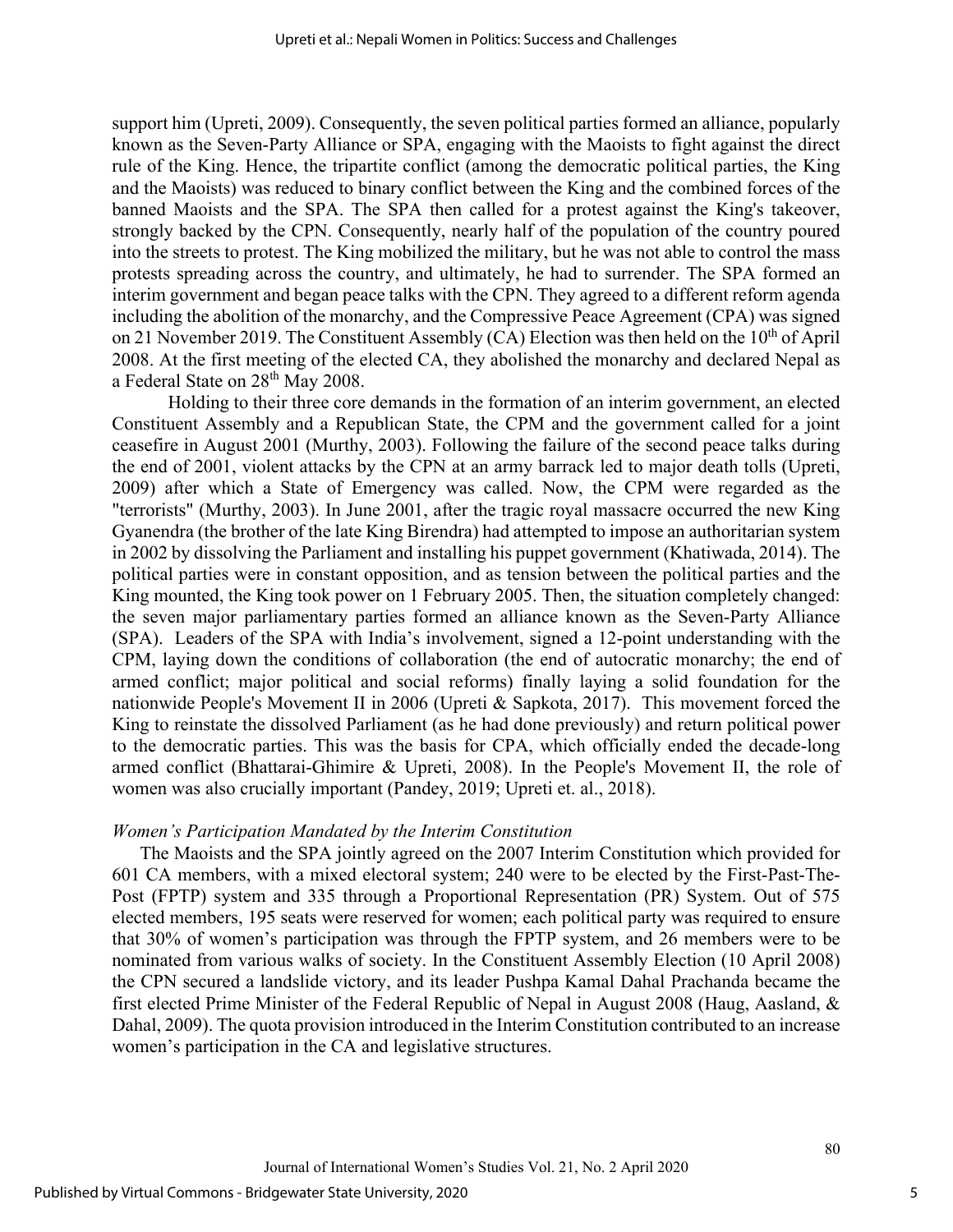#### **Women's status and key actors of socio-political change**

Despite unfavorable circumstances throughout the political history of Nepal, as noted earlier in the paper, Nepali women have established themselves as key actors of socio-political change (Upreti, 2009; Pandey 2019). Again, the struggle of women in the political process began with the birth of the women's movement in Nepal during the period of *Rana* rule (prior to 1950) and continued in the *Panchayat* era (1961-1990) (Thapa, Bhandari, Gautam, & Adhikari, 2015). Women leaders played significant roles in both periods. Their names are important to add into the historical record: Yogmaya Neupane, Sadhana and Sahana Pradhan, Mangala Devi Shrestha, Sadhana Pradhan (Adhikary), Kanak Lata Shrestha, and Sneh Lata, Sailaja Acharya, Bidhya Bhandari, Hisila Yami, Jayapuri Gharti, Binda Pandey, Onsari Gharti, Chitra Lekha Yadav and many others. Nepali women who were once deprived of all kinds of political, social and economic rights, victims of oppressive cultural, religious and social traditions emerged as key actors in fighting for and securing their rights (Pandey, 2019; Upreti et al., 2018; Upreti 2009) now formalized through the Constitution of Nepal 2015 (GoN, 2015). This does not mean that the oppressive conditions have been obliterated; de jure protections must infiltrate into society; many girls and women still experience de facto discrimination embedded in cultural norms, beliefs, and practices.

Still, women have been able to engage in all popular peaceful political movements; they fought in the armed insurgency against the state/monarchy<sup>[7](#page-6-0)</sup> and have also been able to ensure their seats in the Parliament and other important constitutional positions including President, Chief Justice, Speaker of the Parliament, Deputy Prime Minister, Ministers, Secretaries, and members of Constitutional Commissions (Upreti et al*.* 2018). It is also important to note that during the brief period of multi-party democracy in 1959, Dwarika Devi Thakurani from Dadeldhura was the first woman to serve the portfolio of Deputy Minister of Health and Self Governance under the government led by the Nepali Congress (Mahato et al., 2019).

The collective efforts of many women indicate a history of women's movement activity in Nepal. The 21-member women's organization, the *Nepal Mahila Sangh* led by Mangala Devi Singh 8 August 1947, to fight for women's equality through a single platform (Sellars-Shrestha & Tamang, 2015). The newly formed *Nepal Mahila Sangh* firmly stood against injustice, oppression and inequalities faced by women as well as harmful practices including child marriage, polygamy, and marriage of young women (even of age) to much older men (IDEA, 2011). The delegation of women leaders (Mangala Devi Singh, Sahana Pradhan, Sadhana Pradhan (Adhikary), Kanak Lata Shrestha, Sneh Lata) demanded equal voting rights for women with then Prime Minister Padma Shamsher, (IDEA, 2011; Sellars-Shrestha & Tamang, 2015) providing inspiration and encouragement to other women leaders to continue their struggles.

Regarding women's involvement in the armed conflict, Manchanda (2010) argues that the role of women during the Maoists insurgency helped to redefine women's roles and paved their way to the Constituent Assembly. Referring to the female Maoist leader Hisila Yami, Rita

6

<span id="page-6-0"></span><sup>7</sup> Women's participation in armed insurgencies is a complex issue in relation to women's "empowerment," equity, and role transformation, and there are differing viewpoints emanating from distinct branches of feminism, in evaluating women's involvement as indicators of increased power, agency and self-determination. Women are often subjected to high levels of sexual violence, do not receive proper health and sanitation facilities and their roles in armed conflicts as fighters and even commanders do not on their own, lead necessarily to any direct corollary in positions of power and influence in post-conflict periods. Nonetheless, given women's long history of exclusion from battle and leadership positions within the institutional structures of armed uprisings, it is important to point out women's involvement in the Maoist insurgency in Nepal and to explore the impact of their participation, as it is in each circumstance of women's involvement in armed conflict, globally.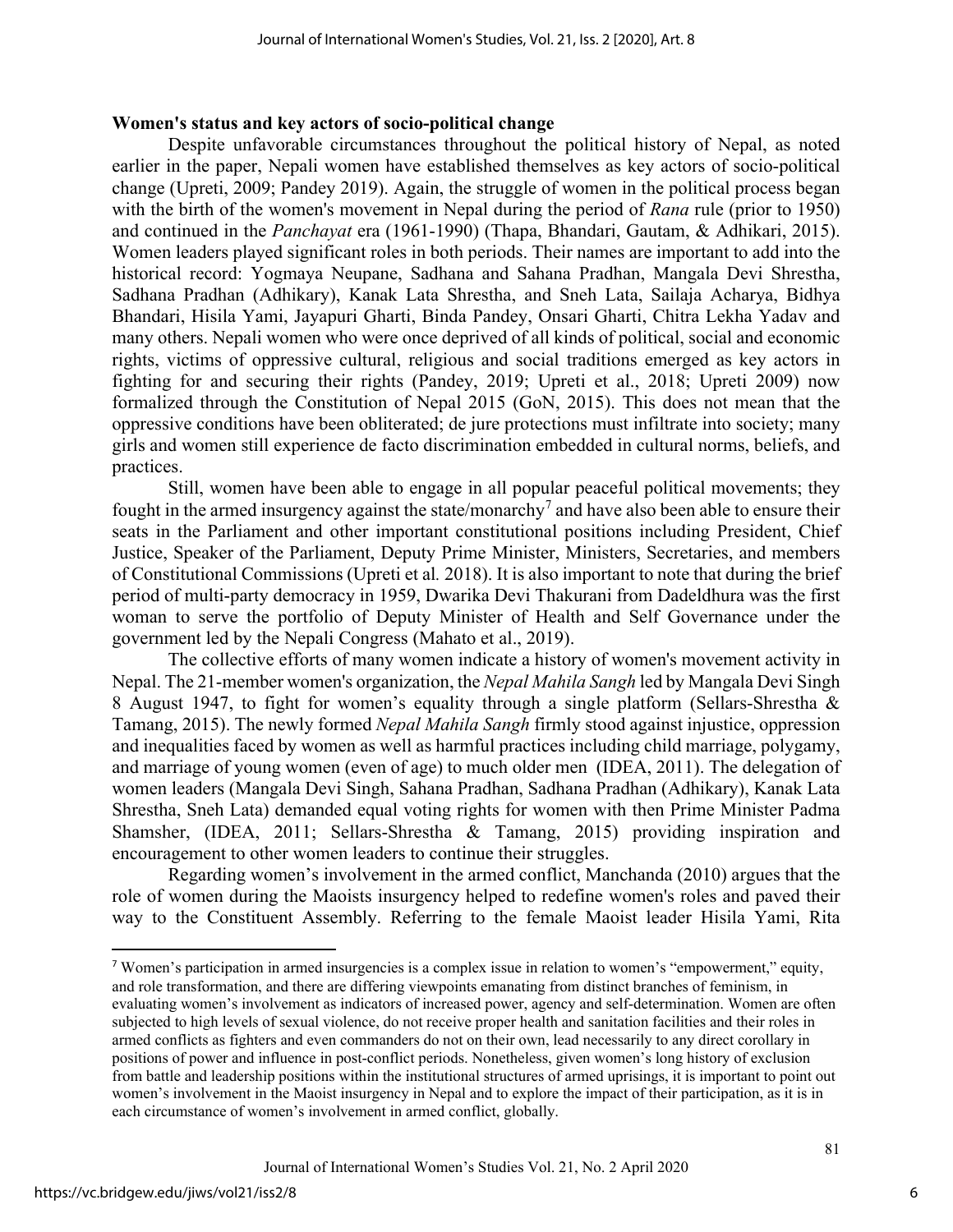Machanda indicated that during the period of the Maoist insurgency, women constituted more than 30 per cent of the People's Liberation Army[8](#page-7-0) (PLA) (both as political commissars and fighting militia (Manchanda, 2010). The political history of women has also witnessed the activism and struggle in the face of heroic guerilla leaders such as Shanti Shrestha, Kamla Bhatta and Devi Khadka (Gautam, Banskota, & Manchanda, 2001). The main reason for women's participation in the armed insurrection waged by the CPN, according to the then Maoist woman leader Hisila Yami<sup>[9](#page-7-1)</sup> were class and sexual oppression, two factors that propelled women to revolt (Manchanda, 2004).

After the introduction of affirmative action in 2007, the new constitution of 2015 guaranteed 33 per cent of all seats in the Constituent Assembly (CA) to women (Lotter, 2017), previously unimaginable. After the end of the armed conflict and provision of the new Constitution, the country also embraced women's roles in high political office, including a woman President (Bidhya Devi Bhandari) since 2015. The country's first female Chief Justice of the Supreme Court, Sushila Karki, was appointed in 2016. Similarly, Onsari Gharti Magar became the first female unopposed elected Speaker of the Parliament of Nepal in 2015.

The CPA was a fundamental milestone in paving the path for women's political participation. Hence, a brief discussion on women's participation in different political structures is presented in the table below.

7

<span id="page-7-0"></span><sup>8</sup> However, the verification of the CPN, ex-combatants by United Nations Mission in Nepal (UNMIN identified only 19 % of women participating in the PLA.

<span id="page-7-1"></span><sup>9</sup> She revolted from the NCP, with her husband Baburam Bhattarai (who was second in command in the party after Puspa Kamal Dahal aka Prachanda) and formed another reformist Naya Sakti Party but was unable to operate it and it merged with another regional party.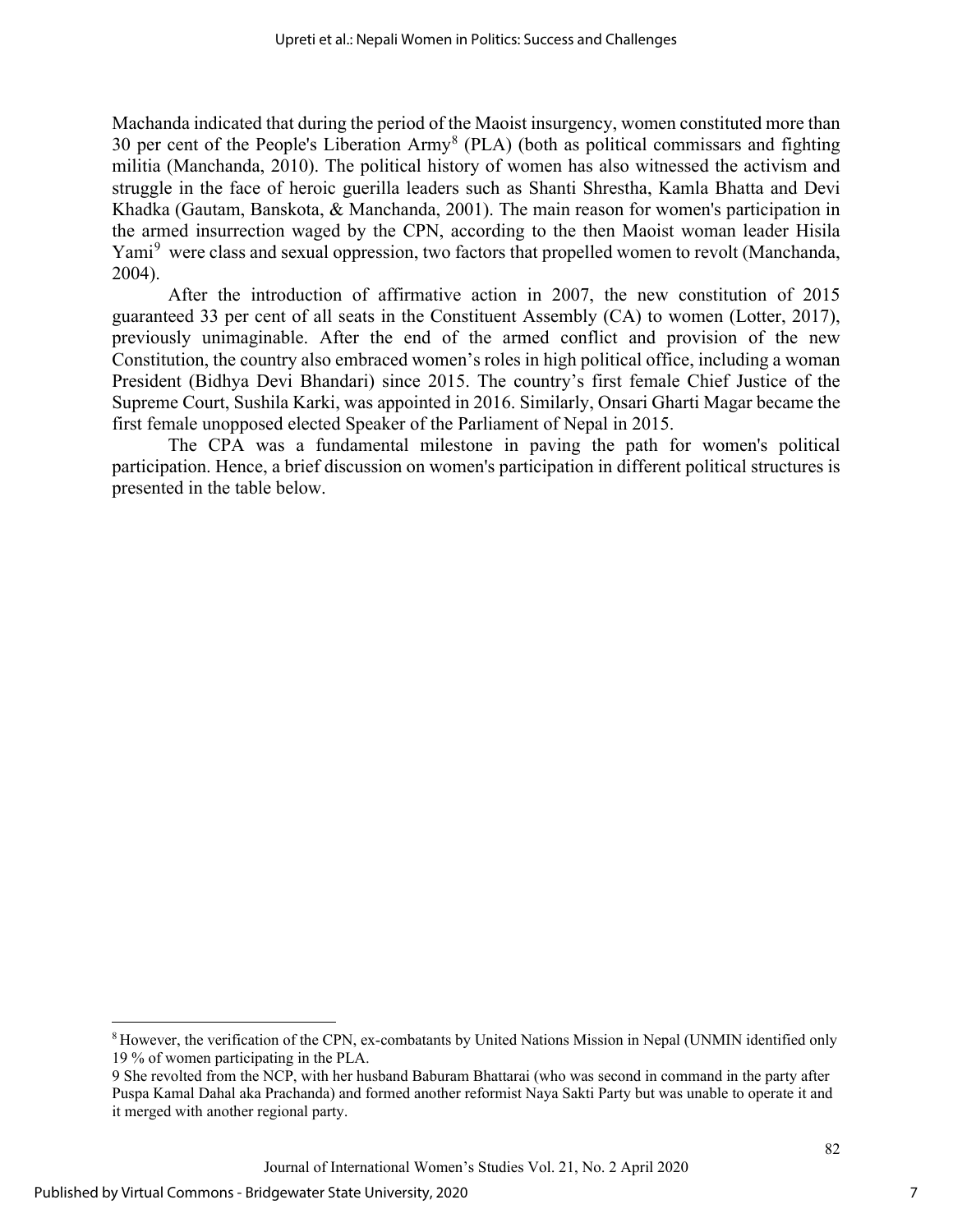| Table 1: overview of women's participation in Election |                                                                                                                                                      |  |  |
|--------------------------------------------------------|------------------------------------------------------------------------------------------------------------------------------------------------------|--|--|
| Election                                               | Results for Women Candidates                                                                                                                         |  |  |
| 1959 Parliamentary<br>Election                         | 6 women contesting in election lost where total 109 men were<br>elected (Suwal, 2013)                                                                |  |  |
| Rastriya Panchayat<br>1986 (legislative)<br>Election   | Out of total 140 members, 3 women were elected (Mongbay,<br>2013)                                                                                    |  |  |
| Parliamentary, 1991                                    | Out of 205 legislative representatives only $7(3.4%)$ women<br>were elected (Yemi, 2010)                                                             |  |  |
| Parliamentary and<br>Local Bodies, 1999                | 12 (5.85%) of total 205 member of parliaments were women<br>and 806 (19.4%) of total 4146 local elected representatives were<br>women (UNESCO, 2001) |  |  |
| Constituent Assembly,<br>2008                          | 30 out of 240 elected CA members were women of the total 601<br>CA members (Election Commission, 2008)                                               |  |  |
| Constituent Assembly<br>2013                           | Out of 240 elected candidates total 10 (4.1%) candidates were<br>women (Shahi, 2013)                                                                 |  |  |

Source: (Dhungana, 2014)

## **Women in the 2006 reinstated parliament**

The 19 days of *Jan Andolan II* forced King Gyanendra to hand over state power to political parties and reinstated the dissolved House of Representatives as per the demand of the agitating political parties. During this time, the rebelling political parties asked the Speaker to organize a parliamentary street meeting, but he favored the King and refused to call a street meeting of Parliament. However, the woman Deputy Speaker Chitra Lekha Yadav called the parliament meeting in the street and chaired it. She played a crucial role in reinstating the dissolved Parliament (House of Representatives). She has also since played a pivotal role in raising women's issues which added a new dimension to the Nepali women's movement (IDEA, 2011).

# *Women in the 2007 Interim-Constitution*

The interim constitution of Nepal 2063 (2007) under clause (3) of sub-clause (b) includes that political parties shall ensure proportional representation of women, *dalit* (so-called "untouchables" outside the caste system), oppressed communities/indigenous peoples, "backward regions", Madhesis<sup>[10](#page-8-0)</sup> and other classes. In addition, it mentions that at least one-third of the total number of candidates nominated shall be women (GoN, 2007). The reinstated legislature Parliament of 2007 saw participation of approximately 17.3% women from the major political

<span id="page-8-0"></span><sup>&</sup>lt;sup>10</sup> The Madhesis are an ethnic group living mainly in the southern plains of Nepal, close to the border with India, who have long felt marginalised by the country's northern hill people. Like the hill people, Madhesis are predominantly Hindus with some Muslims and very few Christians.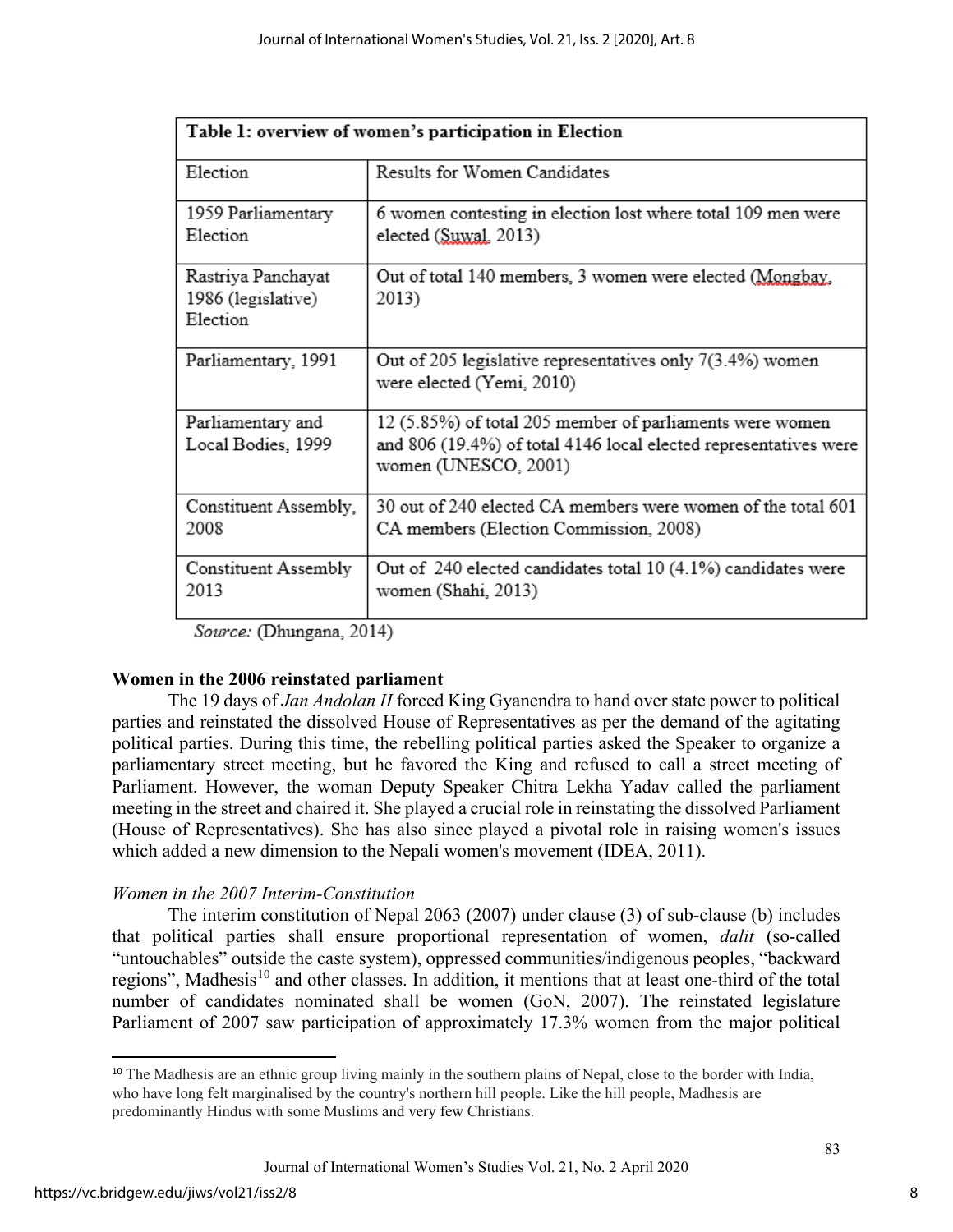parties (See table 2), demonstrating that women were outnumbered by men, with only 57 women participating out of 330 candidates belonging to the major political parties even after 83 members were added from the CPN, of which 31 were women 37.4%.

| Table 2: Women's Participation in the reinstated |       |                        |          |  |
|--------------------------------------------------|-------|------------------------|----------|--|
| <b>Legislature Parliament in 2007</b>            |       |                        |          |  |
| Party                                            | Total | Participation by Women |          |  |
|                                                  |       | Number                 | Per cent |  |
| Nepali Congress                                  | 133   | 10                     | 7.5      |  |
| CPN (UML)                                        | 83    | 12                     | 14.5     |  |
| CPN (Maoist)                                     | 83    | 31                     | 37.4     |  |
| Others                                           | 31    | 4                      | 12.9     |  |
| Total                                            | 330   | 57                     | 17.3     |  |
| Source: As cited in (IDEA, 2011)                 |       |                        |          |  |

## *Women in the 2008 Constituent Assembly*

As a result of the strong provisions in the Interim Constitution 2007, that favored more participation of women in politics, the Constituent Assembly election of 2008 became historic as approximately 53 per cent of voters were estimated to be women outnumbering men voters (Kanel, 2014). The Constitution made a significant contribution in terms of gender equality as a 33% quota had been allocated for women representatives ranking Nepal 16<sup>th</sup> out of 140 countries in terms of the percentage of women in national parliament (UNDP, 2010).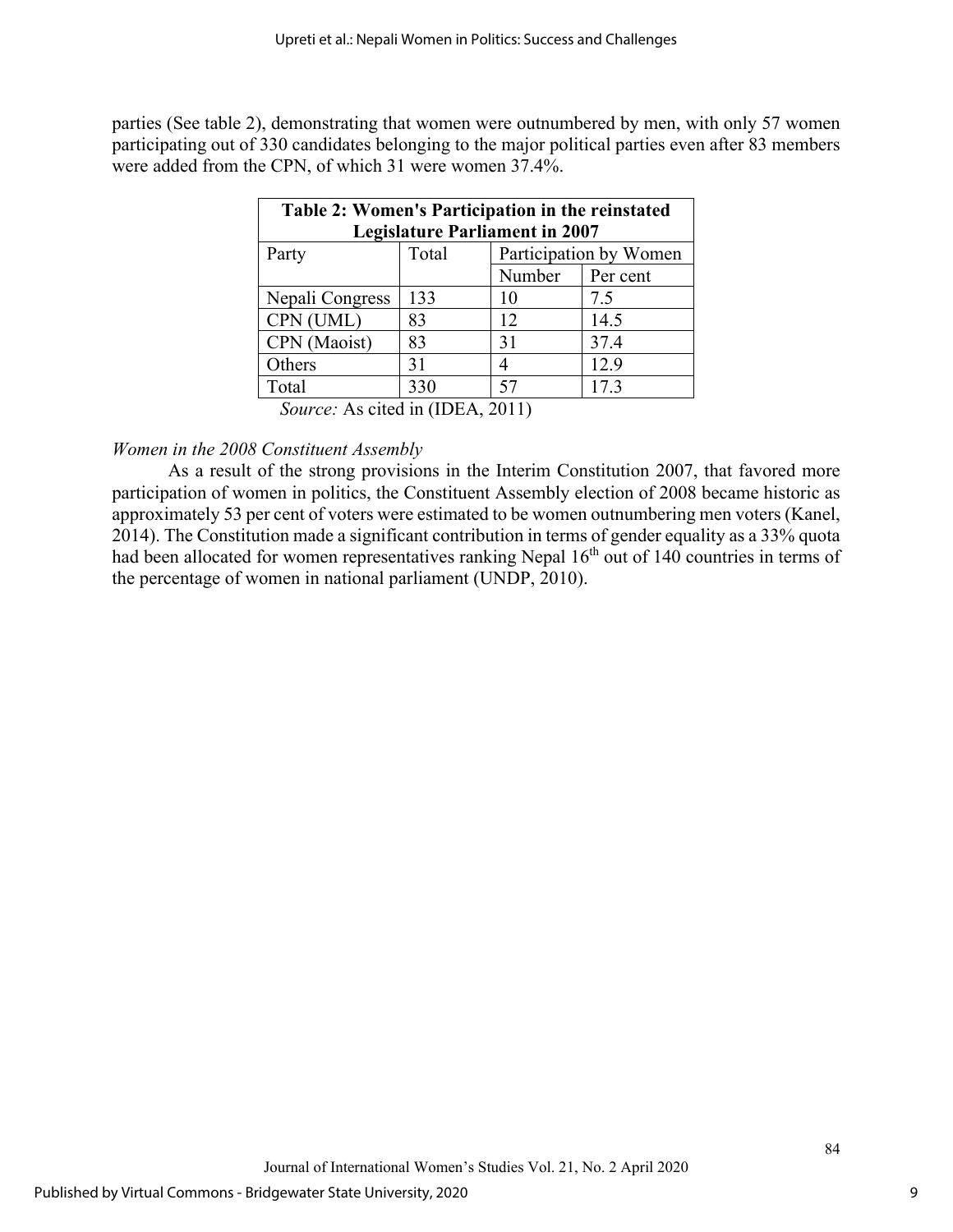| Table 3: Women's Participation in Various Committees of the first Constituent |                |                     |  |  |
|-------------------------------------------------------------------------------|----------------|---------------------|--|--|
| Assembly (2065 B.S.-2070 B.S.)                                                |                |                     |  |  |
| Different Committees of the first                                             | Number of      | Women chairing the  |  |  |
| Constituent Assembly (CA)                                                     | Women in the   | committee           |  |  |
|                                                                               | committee      |                     |  |  |
| <b>Constitutional Committee</b>                                               | 16             |                     |  |  |
| <b>Fundamental Rights and Directive</b>                                       | 15             | <b>Binda Pandey</b> |  |  |
| Principles                                                                    |                |                     |  |  |
| Minority and Marginalized Community                                           | 17             |                     |  |  |
| Rights                                                                        |                |                     |  |  |
| <b>State Restructuring and State Power</b>                                    | 12             |                     |  |  |
| Sharing                                                                       |                |                     |  |  |
| Committee for determining the pattern of                                      | 11             |                     |  |  |
| <b>Administrative Organs</b>                                                  |                |                     |  |  |
| Committee for Determination of State                                          | 12             |                     |  |  |
| Government                                                                    |                |                     |  |  |
| Jurisdiction                                                                  | 16             |                     |  |  |
| Committee for Structure of Constitutional                                     | 15             |                     |  |  |
| Body                                                                          |                |                     |  |  |
| Natural Resources, Financial Rights and                                       | $\overline{7}$ | Amrita Thapa Magar  |  |  |
| Revenue Sharing                                                               |                |                     |  |  |
| Committee for determining the basis of                                        | 19             | Nabodita Chaudhary  |  |  |
| cultural and social solidarity                                                |                |                     |  |  |
| National Interest Conservation                                                | 9              |                     |  |  |
| Civil Relations                                                               | 15             | Meena Pandey        |  |  |
| Civil Concept Compilation and                                                 | 14             |                     |  |  |
| Coordination                                                                  |                |                     |  |  |
| Capacity Building and Source                                                  | 18             |                     |  |  |
| Management                                                                    |                |                     |  |  |
| Total 14                                                                      | 196            | $\overline{4}$      |  |  |

## *Women in the 2013 Constituent Assembly*

In 2013 a new election was held, under the chairpersonship of the Supreme Court Judge Mr. Khil Raj Regmi, following the 2012 dissolution of the Constituent Assembly. Compared to the 2008 election, fewer women were elected in the 2013 CA election. The major political parties saw losses in the number of women candidates from 96 in 2008, to 77 in the 2013 CA election. However, the percentage of women in the CA remained 30 per cent out of 601 members (Dhungana, 2014) mainly because of the constitutional provisions of proportional representation in the electoral system.

## *Women in 2015 Interim-Constitution of Nepal*

The Constitution of Nepal 2015 adopted the principles of inclusive democracy and became the most representative body ever formed in Nepal. The Constituent Assembly had 33% representation of women in the Central and Federal Parliament (Dahal, 2017) and 40% in local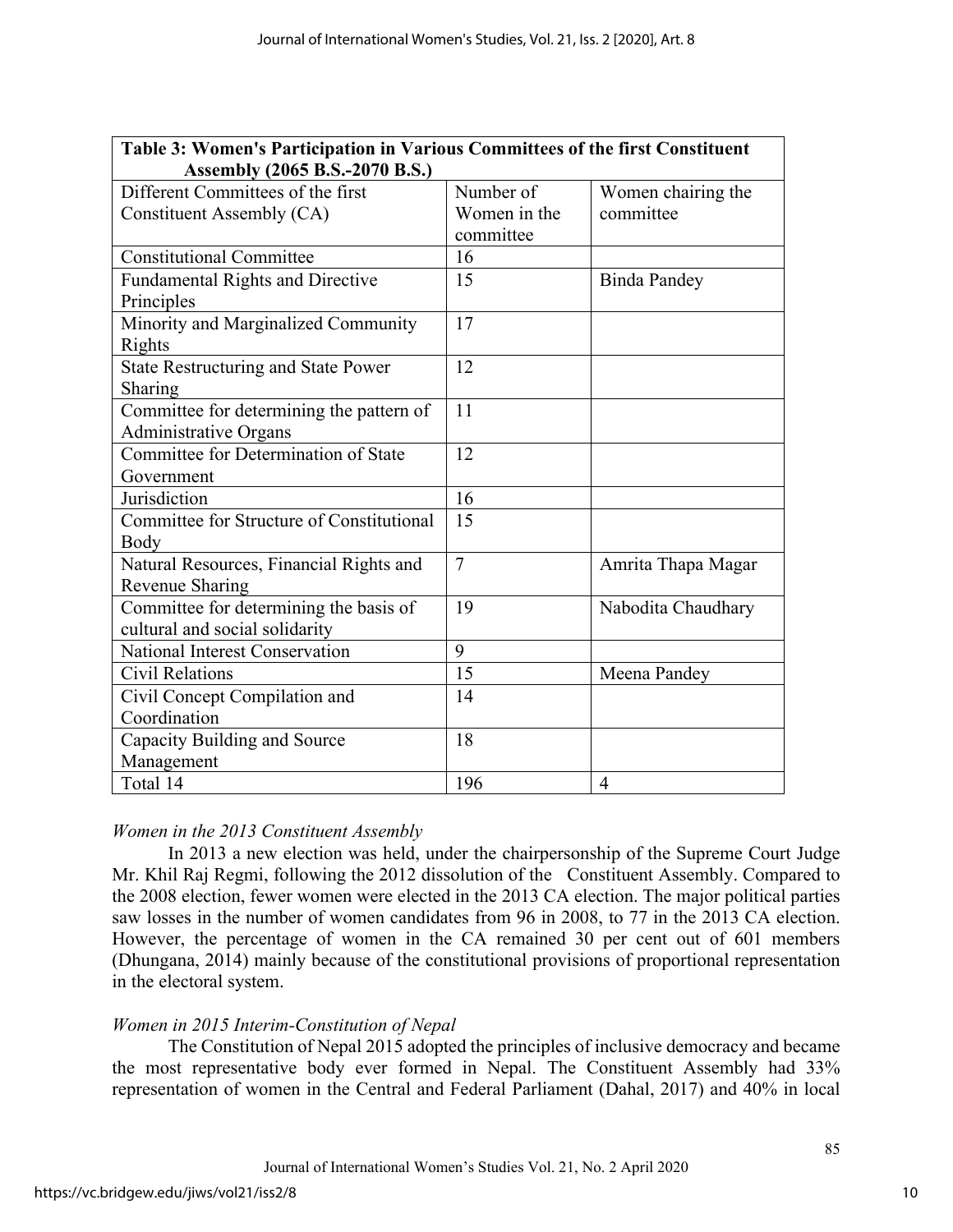government (CEDAW, 2018). The Constitution also has provisions to include at least one woman in the two leadership position system, among the highest positions of the nation (e.g. Presidents or Vice-President, Speaker or Deputy Speaker, Chair or Vice Chair of the National Assembly must be women) and at least 33 per cent representation of women in the State structure, as well as one representative position for women as the head and deputy head of local governments (Upreti et. al., 2018). This Constitution also ensures maintenance and promotion of diversity, social and cultural solidarity, tolerance, and harmony and ensures financial equality, prosperity and social justice by ending class, ethnic, regional, linguistic, religious, gender discrimination and all types of racial discriminations (Mahato et. al, 2019; Upreti et. al, 2018). However, some ethnic groups and people of Madesh-Terai are still arguing that this constitution is not able to address all their concerns and needs amendment.

# *Women in the present Parliament*

The year 2017 became a landmark year for Nepal as it conducted the first elections since the adoption of its new Constitution in 2015 and the first at local levels after more than 17 years under the federal republican political system. It was also a successful year in terms of women's political empowerment and social inclusion as it saw representation from women and marginalized voters and candidates. At the local level, 41 per cent of newly elected officials were women along with 34 per cent Provincial assembly seats reserved for women (UNDP, 2017).

# *Women in the 2017-2018 provincial election*

The provincial elections of 2017-18 saw participation of women candidates in almost all of the major political parties, underscoring this as a historic moment in terms of gender inclusion (see table 4). This was the first provincial and local election after the promulgation of the Constitution in 2015 under the federal republican system. Women achieved their quota of 40.4 per cent mandated by the Nepal Election Commission, including the higher posts of mayor and deputy mayor, in which parties were required to include at least one, woman candidate in either of the posts. However, the candidacy and the elected representatives of men outnumbered women candidates.

| province                                     |                                 |                     |                          |  |  |
|----------------------------------------------|---------------------------------|---------------------|--------------------------|--|--|
| Provinces                                    | Political parties               | <b>Elected Male</b> | <b>Elected Female</b>    |  |  |
|                                              |                                 | representatives in  | representatives in local |  |  |
|                                              |                                 | local elections     | elections                |  |  |
| Province 1                                   | Nepali Congress (NC)            | 1204                | 794                      |  |  |
|                                              | <b>Unified Marxist Leninist</b> | 1849                | 1370                     |  |  |
|                                              | (UML)                           |                     |                          |  |  |
| Maoist Centre (MC)<br>Sanghiya Samajwad (SS) |                                 | 317                 | 189                      |  |  |
|                                              |                                 | 79                  | 61                       |  |  |
|                                              | Others                          | 111                 | 68                       |  |  |
| Province 2                                   | Nepali Congress (NC)            | 1042                | 689                      |  |  |
|                                              | <b>Unified Marxist Leninist</b> | 711                 | 538                      |  |  |
|                                              | (UML)                           |                     |                          |  |  |
|                                              | Maoist Centre (MC)              | 665                 | 463                      |  |  |
|                                              | Sanghiya Samajwad (SS)          | 610                 | 445                      |  |  |

# **Table 4: Table showing the elected women representatives in local elections in different**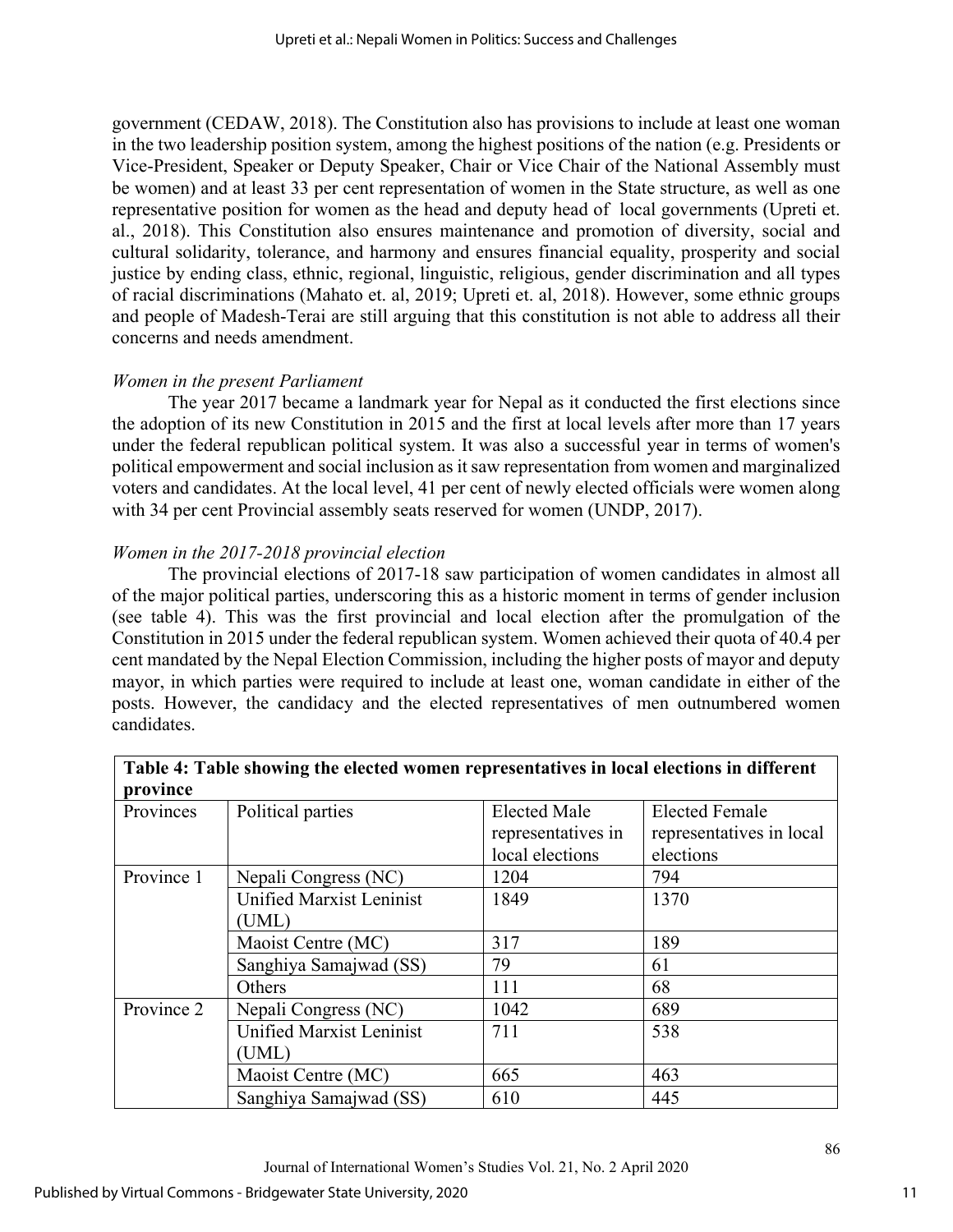|            | Others                                   | 857            | 585            |
|------------|------------------------------------------|----------------|----------------|
| Province 3 | Nepali Congress (NC)                     | 1093           | 673            |
|            | <b>Unified Marxist Leninist</b><br>(UML) | 1749           | 1278           |
|            | Maoist Centre (MC)                       | 522            | 349            |
|            | Sanghiya Samajwad (SS)                   | 104            | 58             |
|            | Others                                   | $\overline{0}$ | $\overline{0}$ |
| Province 4 | Nepali Congress (NC)                     | 1053           | 711            |
|            | <b>Unified Marxist Leninist</b><br>(UML) | 950            | 702            |
|            | Maoist Centre (MC)                       | 208            | 143            |
|            | Sanghiya Samajwad (SS)                   | $\theta$       | $\overline{0}$ |
|            | Others                                   | 104            | 61             |
| Province 5 | Nepali Congress (NC)                     | 948            | 659            |
|            | <b>Unified Marxist Leninist</b><br>(UML) | 1133           | 810            |
|            | Maoist Centre (MC)                       | 868            | 367            |
|            | Sanghiya Samajwad (SS)                   | 139            | 105            |
|            | Others                                   | 257            | 170            |
| Province 6 | Nepali Congress (NC)                     | 643            | 401            |
|            | <b>Unified Marxist Leninist</b><br>(UML) | 862            | 554            |
|            | Maoist Centre (MC)                       | 669            | 469            |
|            | Sanghiya Samajwad (SS)                   | $\overline{0}$ | $\overline{0}$ |
|            | Others                                   | 76             | 44             |
| Province 7 | Nepali Congress (NC)                     | 943            | 624            |
|            | <b>Unified Marxist Leninist</b><br>(UML) | 943            | 692            |
|            | Maoist Centre (MC)                       | 313            | 221            |
|            | Sanghiya Samajwad (SS)                   | $\overline{0}$ | $\overline{0}$ |
|            | Others                                   | 64             | 41             |

*Source:* (NEC, 2017)

Though a woman representative has been able to retain the position of President (1), 17 in the House of Representatives, 6 in the Provincial Assembly and 21 in National Assembly, the ratio of male and female elected representatives still shows a huge percentage gap difference of 98.16%:8.13% (See table 5). This shows that power structures and hierarchy still prevail in Nepali politics.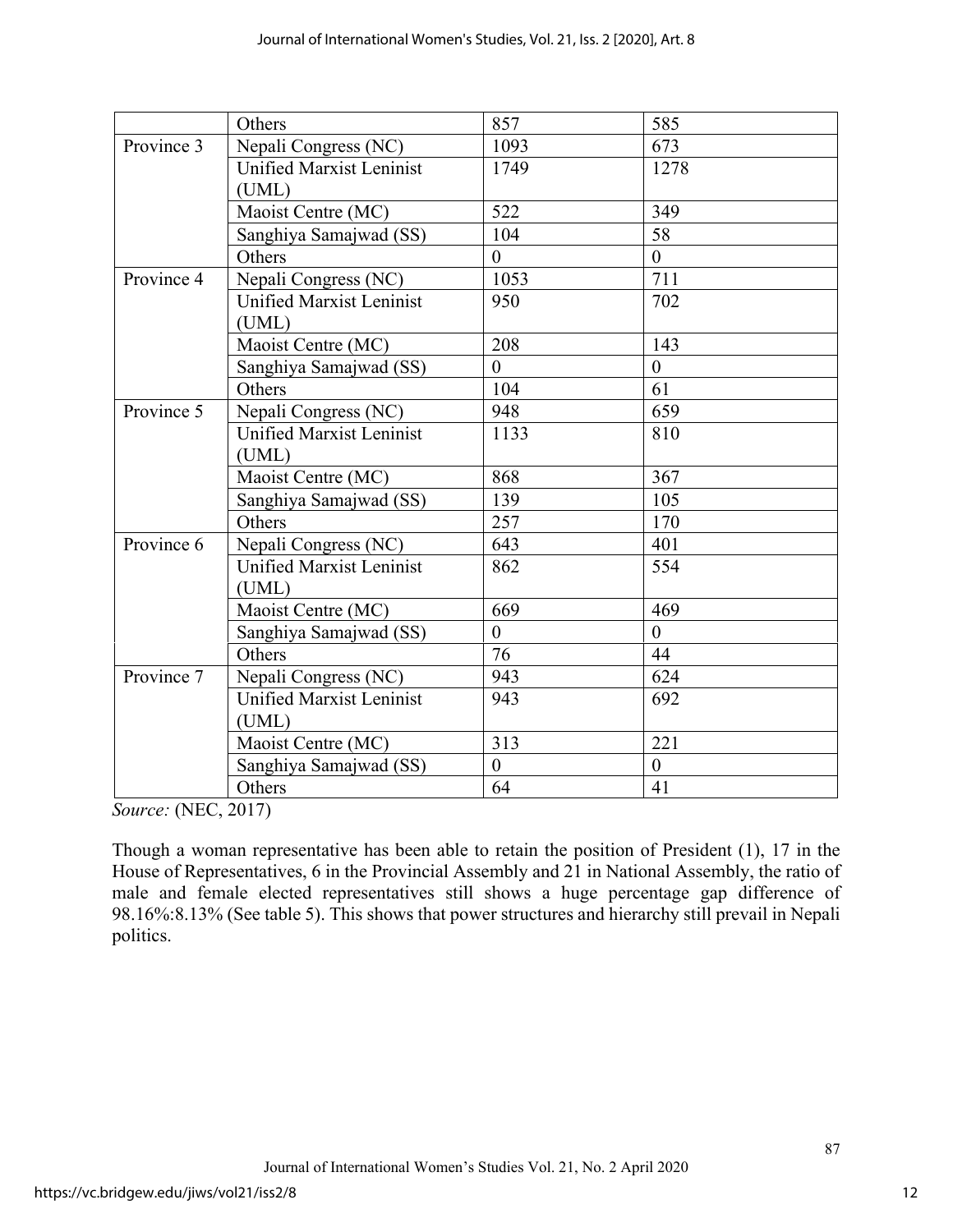| Table 5: Elected Candidates in House of Representatives (Pratinidhi Sabha) and Provincial |                      |                 |                 |           |           |       |            |
|-------------------------------------------------------------------------------------------|----------------------|-----------------|-----------------|-----------|-----------|-------|------------|
| Assembly (Pradesh Sabha) of 2017 based on the gender                                      |                      |                 |                 |           |           |       |            |
| Gender                                                                                    | <b>Elected House</b> | Elected         | Elected         | President | Vice-     | Total | Percentage |
|                                                                                           | of                   | Representatives | Representatives |           | President |       |            |
|                                                                                           | Representatives      | in Provincial   | in National     |           |           |       |            |
|                                                                                           |                      | Assembly        | Assembly        |           |           |       |            |
| Male                                                                                      | 313                  | 159             | 35              |           |           | 508   | 91.86      |
| Female                                                                                    | 17                   | b               | 21              |           |           | 45    | 8.13       |
| Grand                                                                                     | 330                  | 165             | 56              |           |           | 553   | 100        |
| Total                                                                                     |                      |                 |                 |           |           |       |            |
| <i>Source:</i> (NEC, 2017)                                                                |                      |                 |                 |           |           |       |            |

# **Women leaders in other areas**

According to the census of 2011, the population of Nepal is 48.5 per cent male and 51.8 per cent female; the total population of women is 7,996,422 (MoPE, 2017). After the successful completion of local, provincial, and federal elections in 2017, Nepal not only installed a Federal State but also took steps towards gender and social inclusion in the government, ending the ageold exclusionary processes. In recent years, the share of women in wage employment in the nonagricultural sector has improved to 44.8 per cent in 2013 from 18.9 per cent in 1990. Similarly, the proportion of seats held by women in the National Parliament increased from 3.4 per cent in 1990 to 32.8 per cent in the last Constituent Assembly (ADB, 2017). Women are also taking steps toward leadership in the private sector (Federation of Nepal Chambers of Commerce and Industries), universities, public limited companies and networks such as the Federation of Users Committees, and the like.

The Constitutional provisions have helped to bring about positive socio-political transformation in the country. Some women CA members, including Amrita Thapa Magar, Binda Pandey, Pratibha Rana, Sapana Pradhan Malla, Puspa Bhusal, Shanta Chaudhari, Purna Kumari Subedi to name a few, have played important roles in ensuring provisions for addressing women's concerns in the Constitution (NDI, 2010).

During the armed conflict (1996-2006), many men from the rural parts of the country migrated in enormous numbers, rendering agriculture in Nepal a feminized sector (Ghale, 2008). Although this added to their still-required domestic workloads, women nonetheless were able to increase the scope of their decision-making and negotiate with warring parties. Women have also entered into private enterprises. After the 1995 Beijing Declaration, the government introduced various gender-based initiatives, increased microfinance support systems, and introducing gender policies and programmes in government bodies and NGOs (Bushell, 2008). Various NGOs, governmental organizations and civil society have also promoted women's rights, peace and rehabilitation beyond direct political participation (Upreti, et.al, 2018).

# **Ongoing challenges for women**

While the patriarchal system of Nepal has been weakened across the above sectors discussed in this article, it still persists (Upreti et al., 2018). This is apparent in the ongoing discriminatory practices pervasive in the society including at the household level (Upreti, 2009). Patriachy is systemic across political, economic, social and cultural systems and it encompasses multiple, intersecting axes of discrimination in addition to gender. In the case of Nepal's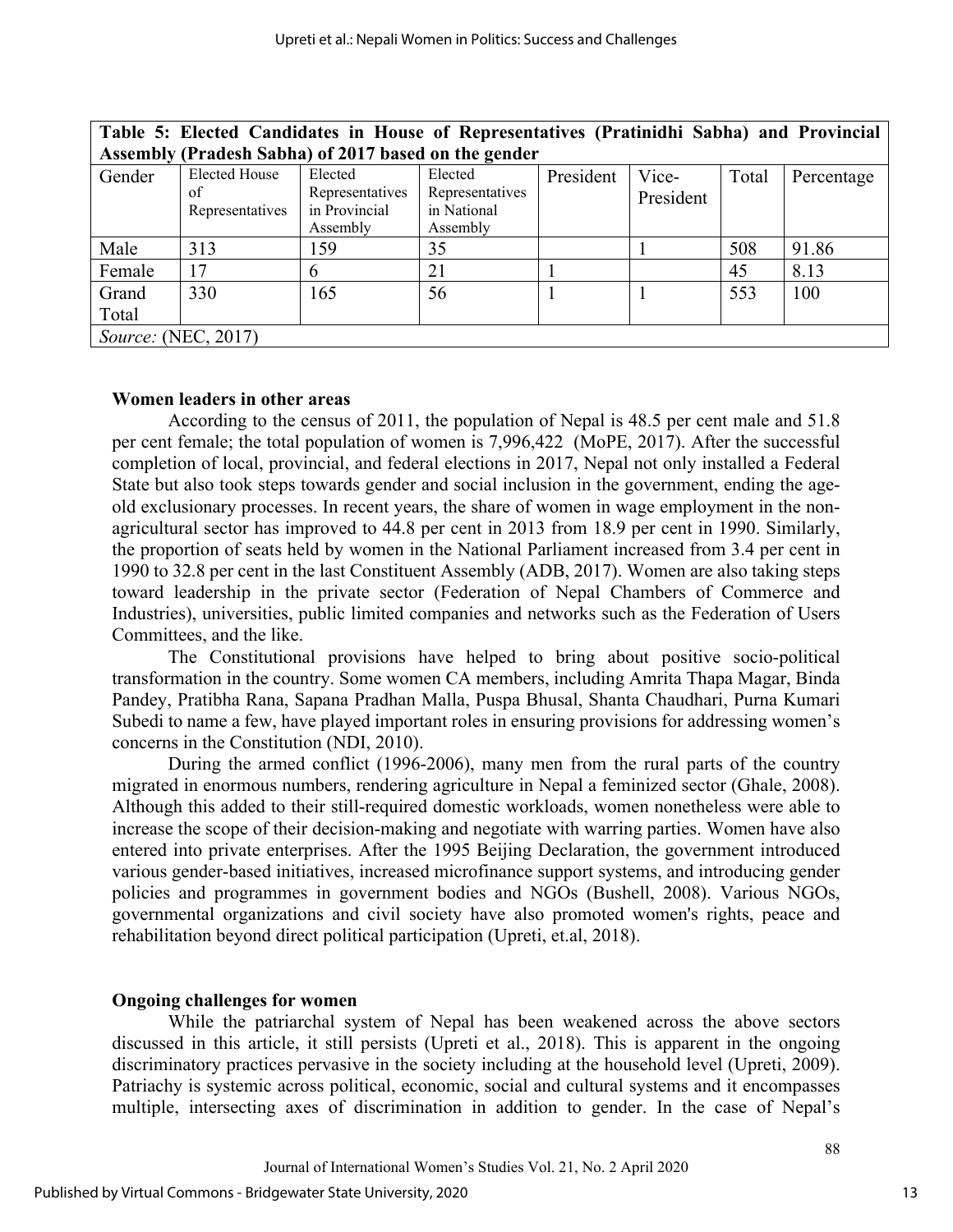patriarchal system gender and sexuality intersect with caste, indigenous and ethnic status as well as religion. Dismantling patriarchal systems across the globe that have been built up over millennia, including in Nepal is a long-term, multi-generational process.

Women's minimal participation in the Parliament is on persistent issue in government. According to Khakurel et al, 2011, only 27 out of 197 women had previous parliamentary experience, and for other 170 women representatives, it was a completely new experience. Similarly, it was also mentioned that 17.9 per cent of women CA members had no formal education and could hardly read and write (Kanel, 2014). Hence, majority of parliamentarian women have problems understanding complex, legal issues and therefore experience great difficult to engage meaningfully in political debate.

Further, some women having political positions belonged to higher class and castes or were close relatives of male politicians and were largely subordinate to the male leaders (Kanel, 2014). Even with the provision of 33 per cent participation of women in the CA, in some cases, the influence of women in the decision-making and constitution-building processes has been found to be limited. Men often do not acknowledge their participation in debates and discussions on general subjects (Rai, 2015). Hence, access of poor and marginalized women from the remote rural areas in the political position is still a challenge, and the social norms of patriarchy persist in political interactions.

During the *Panchayat* era, only three seats were reserved for women; after the *Jana Andolan I* of 1990, the quota for women in Parliament was raised to 5%. Women were severely underrepresented in the cabinet and women politicians did not exceed 6% at any time until 2007 (Lotter, 2017). Though democracy was restored, and the country moved towards a more inclusive State after 1990, "women were denied the right to pass their citizenship to their children" (Haug, Aasland, & Dahal, 2009). For the Constitution of 2015, amendments in the Nepal Citizenship Act, 2006 were suggested where one of the key points stated, "A person shall have the right to acquire a citizenship certificate through the name of either parent and shall be allowed to choose among the permanent address of the father or the mother" after which a child can now acquire citizenship in the name of the mother as well (FWLD, 2016). However, Pant, 2014 has stated that a special provision has been made to ensure children can acquire their citizenship from the name of mother instead of father for the children born out of rape or if fathers are not known. (Rai, 2015).

Despite the favorable legal and policy frameworks, women's representation, particularly in the executive, judiciary, and bureaucracy still remain low (Upreti, et.al, 2018).

An exploratory study conducted by the Asia Foundation on the needs and capacity of Nepal's locally elected women representatives revealed the major challenges faced by 190 women representatives who were elected locally. Of the 53 per cent of the surveyed representatives who indicated some of the challenges they faced after being elected, 19 per cent cited facing problems of time management, 9 per cent cited financial problems, 6 per cent cited problems of caste and gender-based discrimination, and 3 per cent cited problems of transportation (Asia Foundation, 2018).

## **Conclusion**

From Rana rule to the Panchayat era to the Maoist insurgency and the Federal Democratic Republic, Nepal has undergone lengthy and massive socio-political uncertainties and changes. However, Nepali women have constantly challenged the patriarchy in all its dimensions. They initiated a movement for their rights—one that has been largely ignored in the literature—more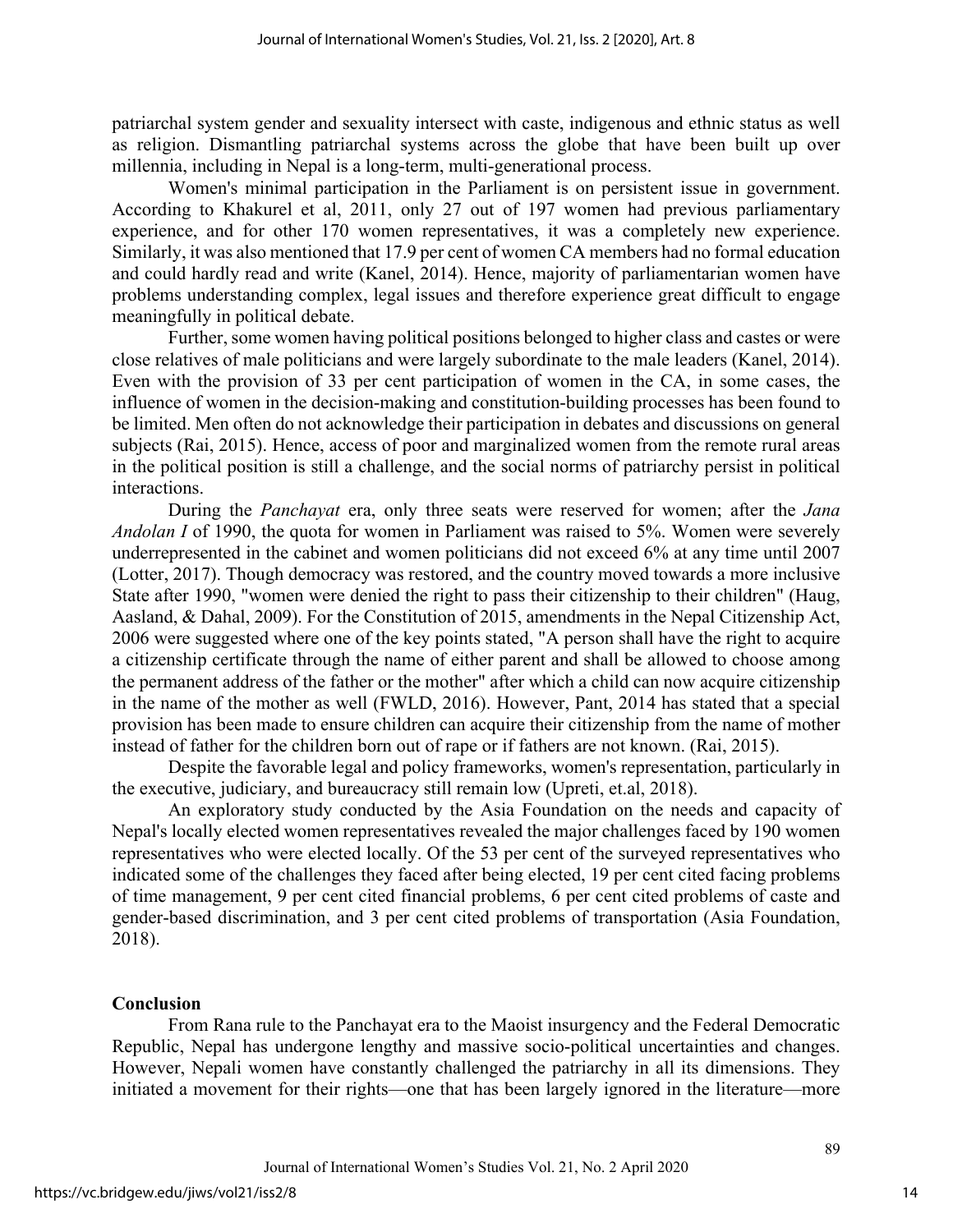than 100 years ago under the leadership of Yogmaya Neupane, a movement that continues today. Even though the road for women towards political participation has not been easy, they have been quite successful over the last decade in securing their rights. Achieving the 33 per cent quota in the Parliament and other political and bureaucratic structures is an example of such success.

Though the Constitution of 1990 brought much hope for the country's political transformation and guaranteed considerable political rights, civil liberties, and individual freedom, it was only able to introduce a few changes regarding gender-discriminatory laws. After the signing of the CPA and the promulgation of the Interim Constitution, the one-third representation in government structures for women was secured. Consequently, the motivation for women to engage in the election process also increased. The Constituent Assembly election of 2008 became historic as women's participation outnumbered men—an example of such motivation.

The Constitution of 2015 promised at least 33% of women's participation in all the State operations. At the local level, 41 per cent of newly elected officials were women along with 34 per cent of Provincial assembly seats reserved for women. However, despite the promise of including women's representation in the State restructuring, women have been denied political power at the local level. Women candidates have been elected in the Parliament simply to fulfill the quota of including women representatives. As noted above, many operational problems in the daily execution of Parliamentary duties persist due to entrenched discrimination.

The women of Nepal are still not freed from the burden of living in a patriarchal society. Too often their capacity to participate in Parliament at quota levels has been questioned, rather than holding up for scrutiny the forms of discrimination and lack of opportunities that have underprepared women for equal participation. The influence of women in decision-making and constitution-building process remains limited. Though women have become successful in acquiring higher positions (e.g., President of Nepal, earlier Chief Justice of Supreme Court and Speaker of the Parliament), achievements not even possible to imagine two decades ago, the achievements attained thus far are not enough. Continued, concerted action among all actors is essential.

#### **Acknowledgments**

The authors would like to acknowledge the Feminization of Agriculture, Transition and Rural Employment (FATE) research project funded by the Swiss National Science Foundation and Swiss Agency for Development and Cooperation (SDC) for supporting this research. The authors are grateful to all the respondents for their valuable information. We would also like to express our sincere gratitude of Professor Dian Fox, the editor in chief of the journal for her time and efforts to correct English and providing text in appropriate places to make article more interesting.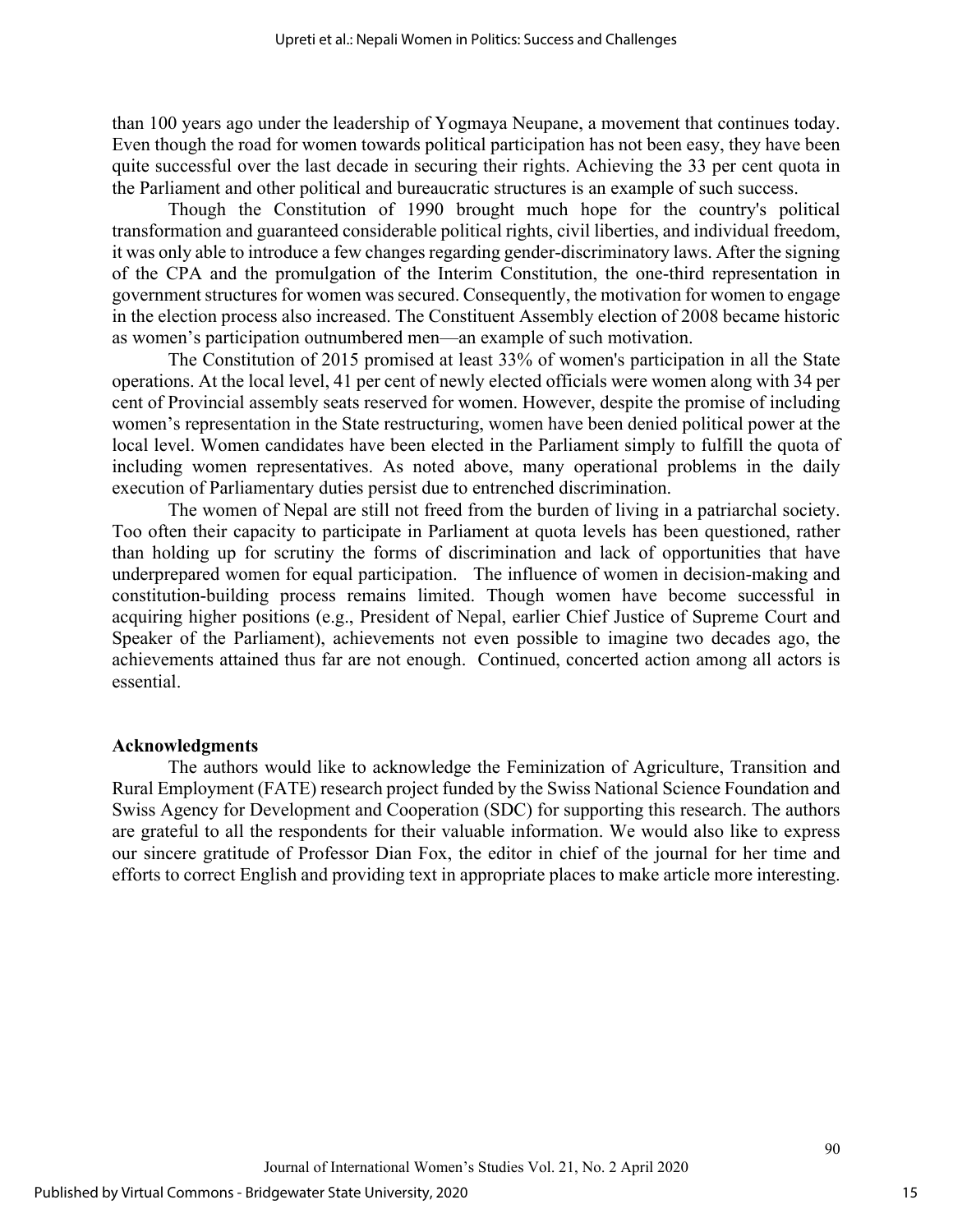# **References**

- ADB [Asian Development Bank]. (2017). *Country poverty analysis (detailed).* Nepal: Asian Development Bank.
- Asia Foundation, T [The Asia Foundation]. (2018). *Nepal's locally elected women representatives: exploratory study of needs and capacity.* Nepal: Australian Aid and The Asia Foundation.
- Aziz, B. (2001). *Heir to a silent song: two rebel women of Nepal.* Kathmandu: Centre for Nepal and Asian Studies, Tribhuvan University.
- Bhattarai-Ghimire, A., & Upreti, B. R. (2008). Conflict induced displacement: an emerging phenomenon of internal migration in Nepal. In K. N. Pyakuryal, B. R. Upreti, & S. R. Sharma, *Nepal: transition to transformation* (pp. 101-139). Kathmandu: Human and Natural Resources Studies Center and South Asia Regional Coordination Office of NCCR North-South.
- Bushell, B. (2008). Women entrepreneurs in Nepal: what prevents them from leading the sector? *Gender and Development, 16:3* , 549-564.
- CEDAW [Convention on the Elimination of all Forms of Discrimination Against Women]. (2018). *Civil society's shadow report for pre-session of 6th periodic report on CEDAW convention.* UN Women and Government of Denmark.
- Dahal, G. (2017). Constitution of Nepal and political development: adaptation and challenges of implication. *Janapriya Journal of Interdisciplinary Studies, vol.6* , 148-159.
- Dhungana, R. K. (2014). Nepali hindu women's thorny parth to liberation. *Journal of Education and Research, Vol.4, No.1* , 39-57.
- Einsiedel, S. V., Malone, D. M., & Pradhan, S. (2012). *Nepal in transition: from people's war to fragile peace.* USA: Cambridge University Press.
- FWLD [Forum for Women, Law and Development]. (2016). *Legal analysis of citizenship law of Nepal: a comparative study of the Nepal Citizenship Act, 2006 with the constitution, precedents, international human rights obligation and best practices.* Forum for Women, Law and Development.
- Gautam, S., Banskota, A., & Manchanda, R. (2001). Where there are no men: women in the maoist insurgency in Nepal. In K. Visweswaran, *Perspectives on modern south asia: a reader in culture, history and representation* (pp. 340-348). West Sussex, United Kingdom: Blackwell Publishing Ltd.
- Ghale, Y. (2008). *Scoping study on women's leadership in the agriculture sector in Nepal.* Kathmandu: Women Organizing for Change in Agriculture and NRM (WOCAN).
- GoN [Government of Nepal]. (2015). *The constitution of Nepal 2072 (2015).* Kathmandu: Government of Nepal.
- GoN [Government of Nepal]. (2007). *The interim constitution of Nepal 2063 (2007).* Kathmandu: Government of Nepal.
- Gurung, N. (2011). *Local democracy in the political transition of Nepal.* Alliance for Social Dialogue, Southasia Institute of Advanced Studies.
- Hachhethu, K., & Gellner, D. N. (2010). Nepal: trajectories of democracy and restructuring of the State. In P. Brass, *Routledge Handbook of South Asian Politics* (pp. 131-46). London and New York: Routledge.
- Haug, M., Aasland, A., & Dahal, D. R. (2009). Patterns of socio-political participation in Nepal and implications for social inclusion. *Forum for Development Studies, 36:1* , 105-136.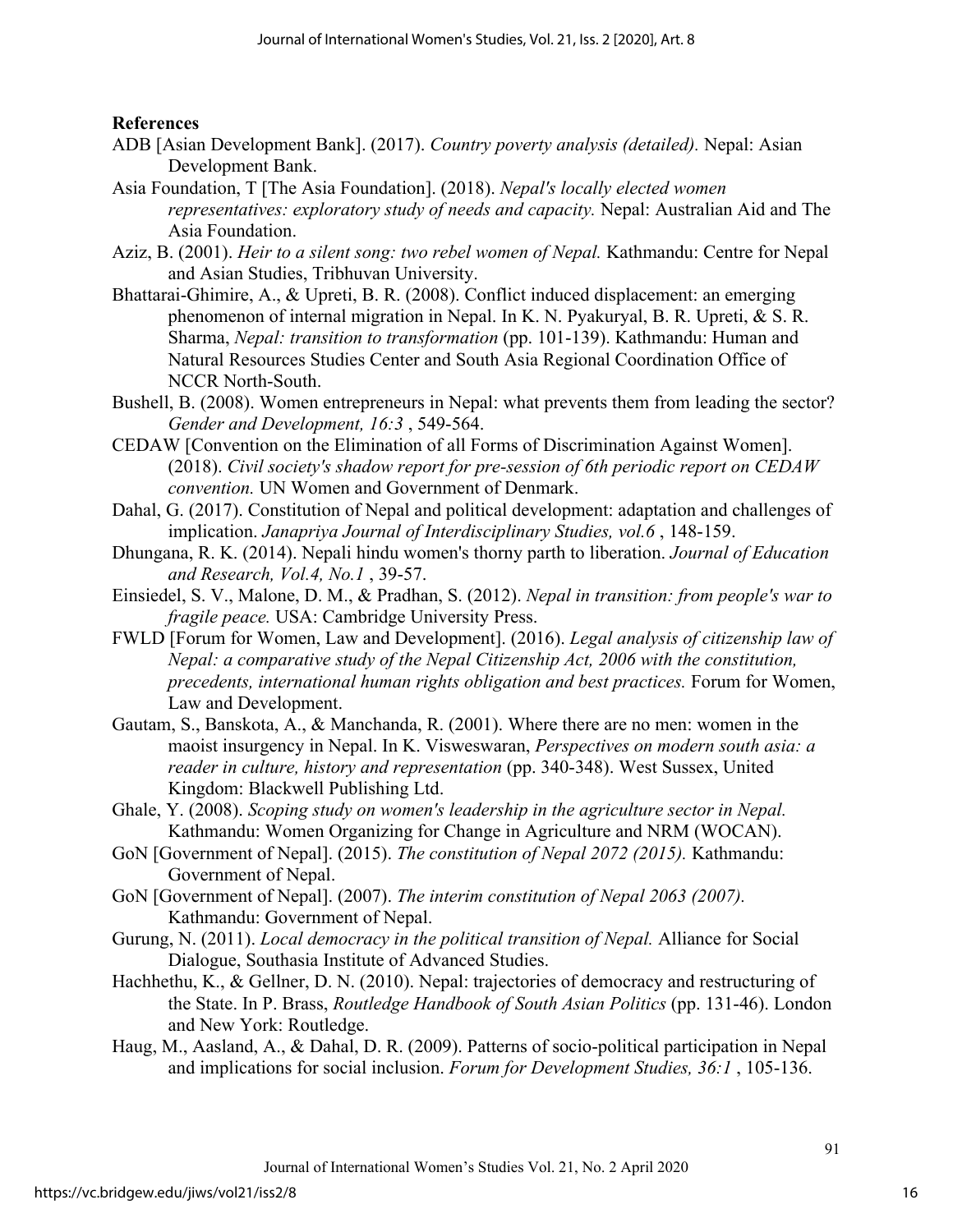- Hutt, M. (2013). The disappearance and reappearance of Yogmaya: recovering a Nepali revolutionary icon. *Contemporary South Asia, 21:4* , 382-397.
- IDEA [International Institute for Democracy and Electoral Assistance]. (2011). *Women members of the constituent assembly: a study on contribution of women in constitution making in Nepal.* Kathmandu: Women's Caucus.
- Kanel, T. K. (2014). Women's political representation in Nepal: an experience from the 2008 constituent assembly. *Asian Journal of Women's Studies, Vol.20, No.4* , 39-62.
- Khadka, N. (1986). Crisis in Nepal's partyless panchayat system: the case for more democracy. *Pacific Affairs, Vol.59, No.3* , 429-454.
- Khanal, S. (2007). Committed insurgents, a divided state and the maoist insurgency in Nepal. In M. Lawoti, *Contentious politics and democratization in Nepal* (pp. 75-94). Los Angeles, London, New Delhi, Singapore and Kathmandu: Sage Publications and Bhrikuti Academic Publications.
- Khatiwada, P. P. (2014). *The Nepalese peace process: faster changes, slower progress.* Berlin: Berghof Foundation.
- Lotter, S. (2017). Gender gap, gender trap: negotiations of intersectionality and patriarchy amongst women elites in Nepal. *International Quarterly for Asian Studies, Vol.48, I-2* , pp. 97-115.
- Mahato, S., Paudyal, B., & Baruah, N. (2019). Women in public life in Nepal. In D. Thapa, *The politics of change: reflections on contemporary Nepal* (pp. 54-82). Kathmandu: Social Science Baha and The Asia Foundation.
- Manchanda, R. (2004). Maoist insurgency in Nepal: radicalizing gendered narratives. *Cultural Dynamics: Sage Journal 16(2:3)* , 237-258.
- Manchanda, R. (2010). Women's question in Nepal's democratic post conflict transition: towards a policy research agenda. *Peace Prints: South Asian Journal of Peacebuilding, Vol.3, No.1* , 1-18.
- MoPE [Ministry of Population and Environment]. (2017). *National Population Report 2017.* Kathmandu: Ministry of Population and Environment (MoPE), Government of Nepal.
- Murthy, P. (2003). Understanding Nepal maoists' demands: revisiting events of 1990. *Strategic Analysis, 27* , 41-55.
- NDI [National Democratic Institute for International Affairs]. (2010). *Marching ahead: a profile book of women CA members.* Kathmandu, Nepal: National Democratic Institute for International Affairs.
- NEC [Nepal Election Commission]. (2017). Retrieved from election.gov.np: http://election.gov.np/election/np
- Neupane, G. (2004). *Upheavals in Nepal- transforming the state and society*. Retrieved from Centre for Development Studies: http://neupaneeg.wordpress.com/2010/10/07/upheavalsin-nepal-transforming-the-stateand-society
- Pandey, B. (2019). *Women in Nepali politics.* New Delhi: Adarsh Books.
- Pfaff-Czarnecka, J. (2005). No end to Nepal's maoist rebellion. *Focaal-European Journal of Anthropology, 46* , 158-168.
- Rai, J. (2015). *Gender equality in politics in Nepal: the role of Demo Finland to promote gender equality in Nepalese politics.* Finland: Diaconia University of Applied Sciences.
- Rana, S. (2011). Armed conflict and the changing role structure of women in Nepal. *Revista Clepsydra, 10* , 109-119.